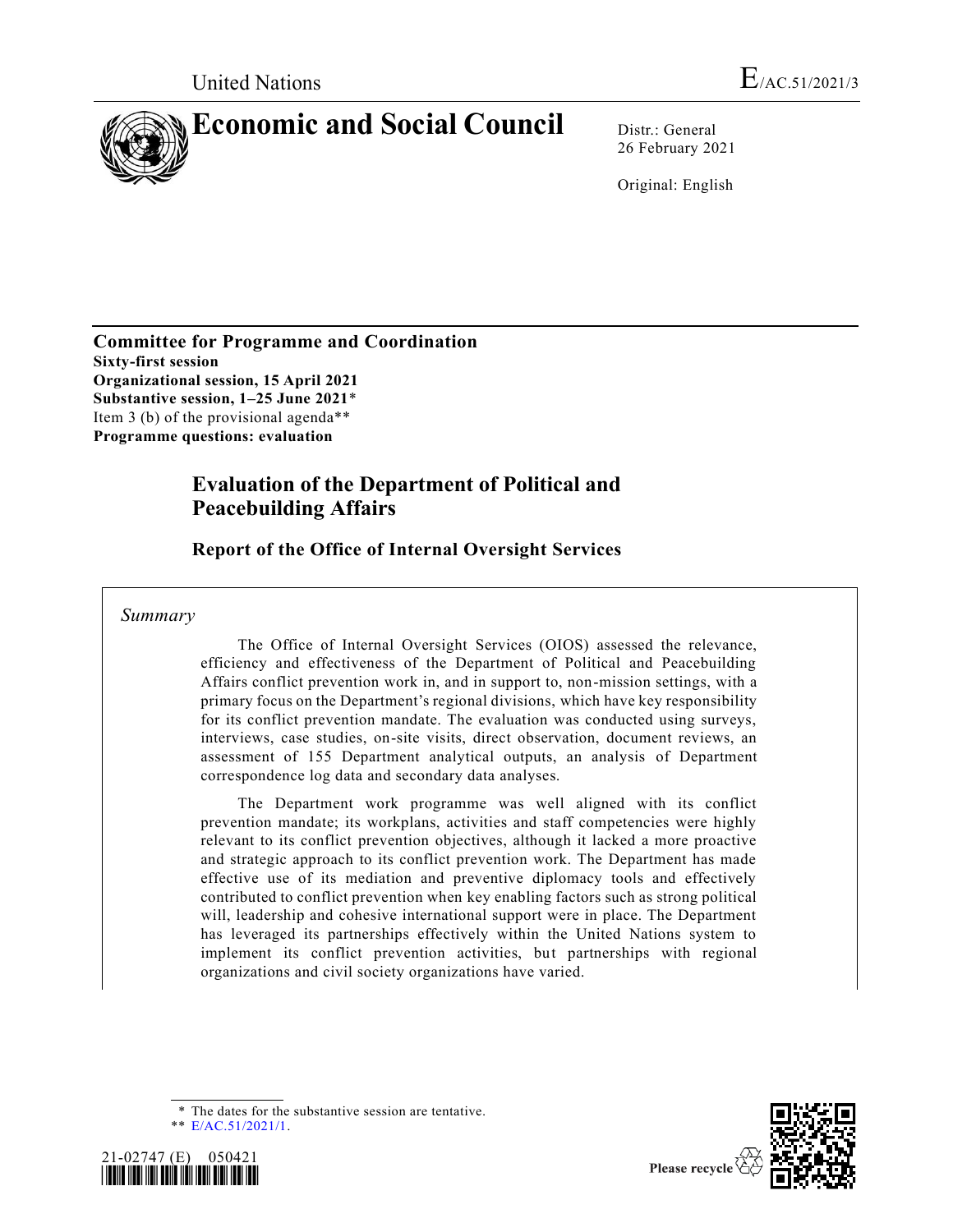The core component of Department conflict prevention work – its political analyses – have been generally timely and of good quality and have contributed to conflict prevention efforts. These analyses have been responsive to user needs and demonstrated a clear understanding of country and regional level contexts. However, their use in supporting decision-making with regard to conflict prevention has been uneven.

Shortcomings in regional division integration, work processes and knowledge management had created challenges to efficient achievement of conflict prevention goals at the time of the evaluation. Integration with the Department of Peace Operations was uneven, but where it had occurred, stronger analyses had been performed. In addition, the Department was challenged by a culture that is perceived as being hierarchical and lacking innovation.

OIOS makes four important recommendations to the Department:

(a) Strengthen management culture and communications;

(b) Establish a mechanism for staff to anonymously voice different viewpoints on political analyses;

(c) Establish a strategy for addressing hindering factors to conflict prevention;

(d) Strengthen its external partnerships.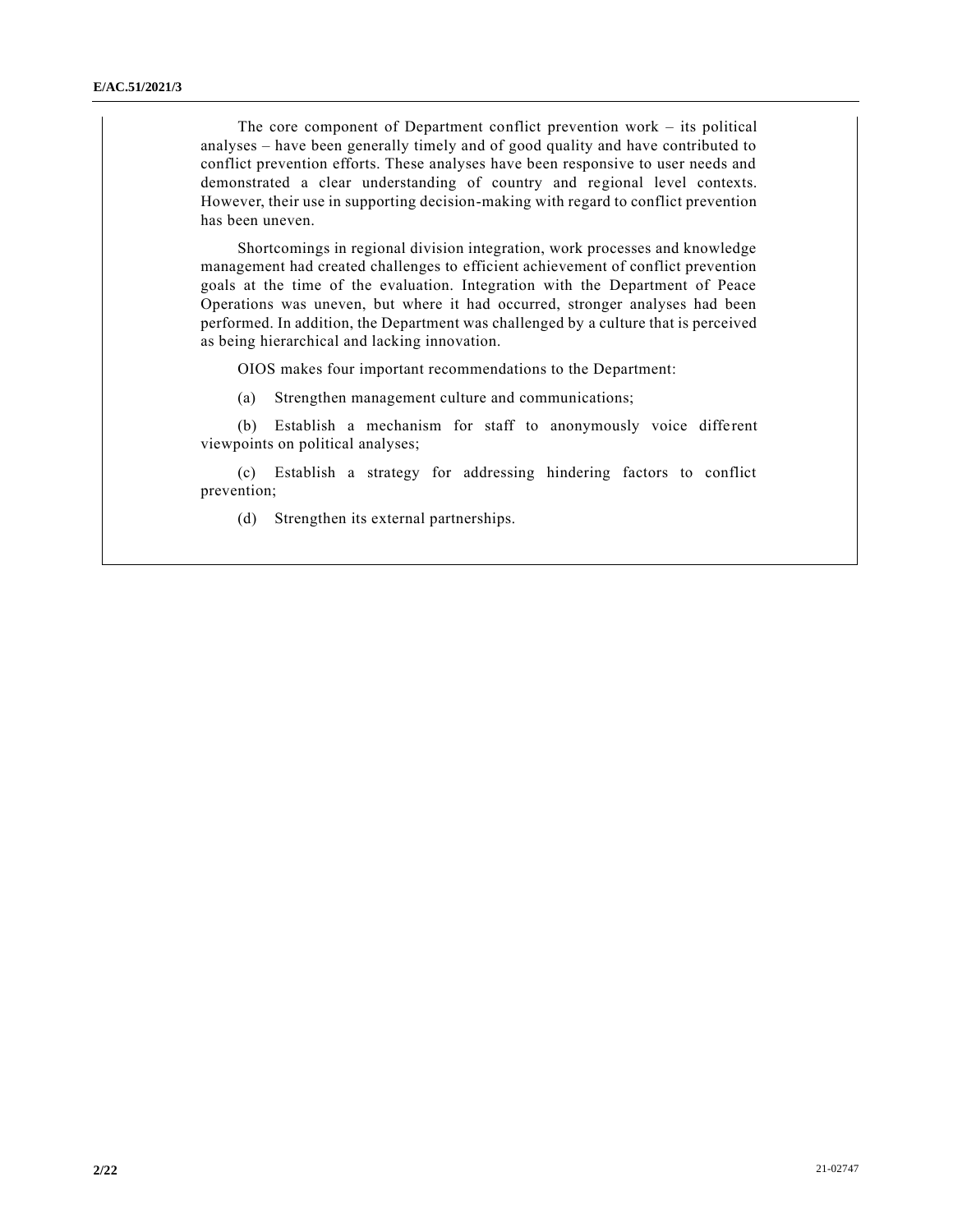# Contents

|       |                 |                                                                                                                                                                                                                                                                            | Page           |
|-------|-----------------|----------------------------------------------------------------------------------------------------------------------------------------------------------------------------------------------------------------------------------------------------------------------------|----------------|
| Ι.    |                 |                                                                                                                                                                                                                                                                            | $\overline{4}$ |
| II.   |                 |                                                                                                                                                                                                                                                                            | $\overline{4}$ |
| III.  |                 |                                                                                                                                                                                                                                                                            | 5              |
| IV.   |                 |                                                                                                                                                                                                                                                                            | 6              |
|       | A.              | The work programme of the Department of Political and Peacebuilding Affairs was well                                                                                                                                                                                       | 6              |
|       | Β.              | The Department of Political and Peacebuilding Affairs effectively contributed to<br>conflict prevention, particularly through mediation and preventive diplomacy, when key<br>enabling factors, such as strong political will, leadership and cohesive international       | 8              |
|       | $\mathcal{C}$ . | While the political analyses of the Department of Political and Peacebuilding Affairs, a<br>core component of its conflict prevention work, have been generally timely and of good<br>quality, their use in supporting decision-making around conflict prevention has been | 11             |
|       | D.              | Partnerships with United Nations entities have played a positive role in the conflict<br>prevention engagements of the Department of Political and Peacebuilding Affairs, while<br>those with regional organizations and civil society have varied                         | 14             |
|       | E.              | Shortcomings in regional division integration, work processes and knowledge<br>management have created challenges to the efficient achievement of conflict prevention                                                                                                      | 17             |
| V.    |                 |                                                                                                                                                                                                                                                                            |                |
| VI.   |                 |                                                                                                                                                                                                                                                                            |                |
| Annex |                 |                                                                                                                                                                                                                                                                            |                |
|       |                 | Comments received from the Department of Political and Peacebuilding Affairs                                                                                                                                                                                               | 22             |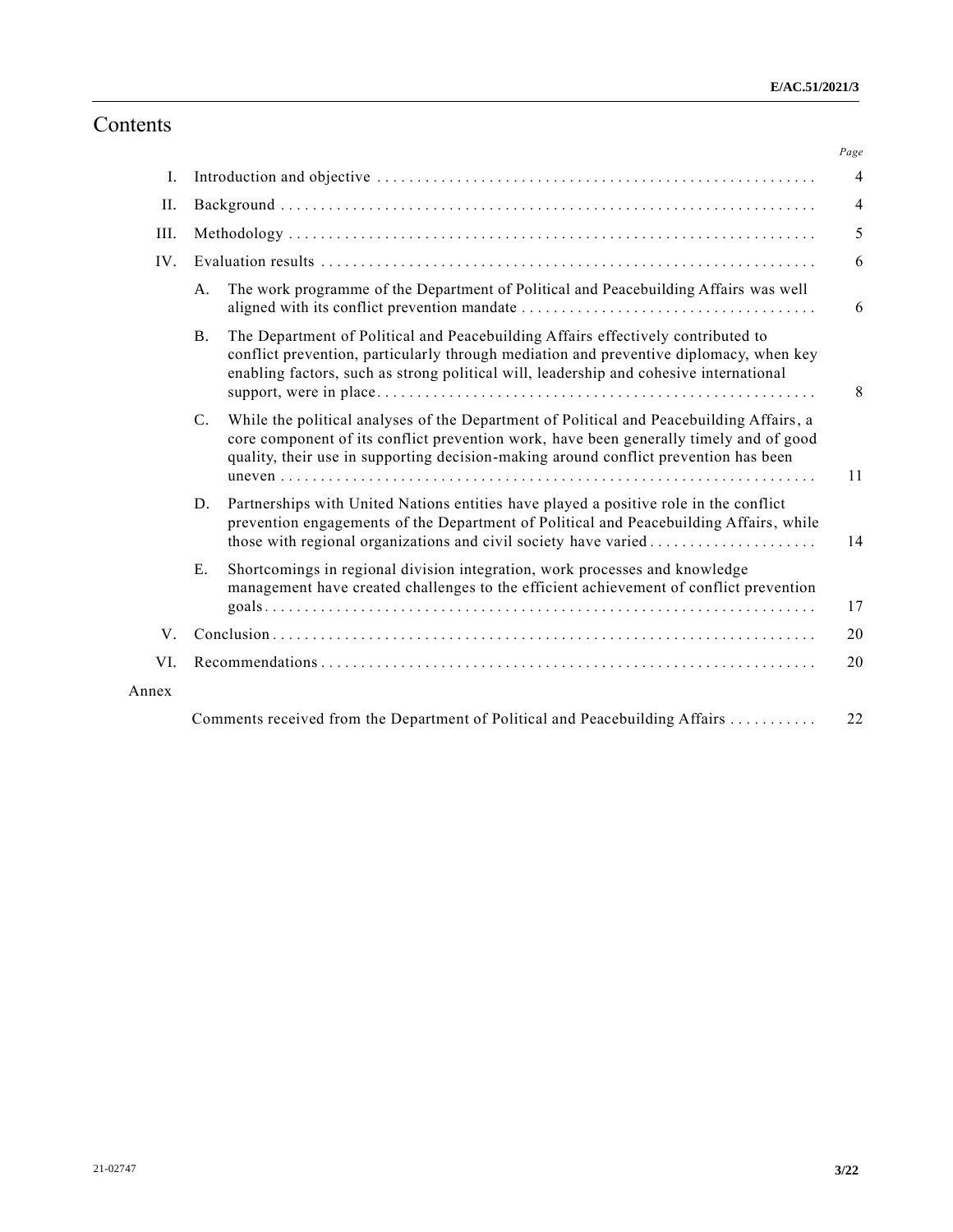# **I. Introduction and objective**

1. The overall objective of the evaluation was to determine, as systematically and objectively as possible, the relevance, efficiency and effectiveness of Department of Political and Peacebuilding Affairs conflict prevention work in, and in support of, non-mission settings, with a primary focus on the Department's regional divisions, which have key responsibility for its conflict prevention mandate. The evaluation did not cover the Decolonization Unit and the Division for Palestinian Rights. The evaluation topic emerged from a scoping process described in the evaluation inception paper (internal Office of Internal Oversight Services (OIOS) report IED-19-011). The evaluation was conducted in conformity with norms and standards for evaluation in the United Nations system.<sup>1</sup>

2. OIOS sought the comments of Department management on the draft report, which were taken into account in the final report. The formal response is provided in the annex.

# **II. Background**

### **Mandate**

3. The Department was created in January 2019 as part of the United Nations peace and security reform, endorsed in General Assembly resolution [72/199.](https://undocs.org/en/A/RES/72/199) The Department combines the functions of the former Department of Political Affairs and the Peacebuilding Support Office and shares its regional divisions with the Department of Peace Operations. The direction of the programme is provided in Assembly resolutions and Security Council mandates.

4. The Department mandate is to be responsible for all Secretariat matters related to the prevention, management and resolution of conflicts at the global level [\(A/75/6](https://undocs.org/en/A/75/6(Sect.3))  [\(Sect. 3\)\)](https://undocs.org/en/A/75/6(Sect.3)). It is the Organization's main entity for good offices, political analysis, mediation, electoral assistance, peacebuilding support and political guidance as they relate to preventive diplomacy, peacemaking, peacebuilding and sustaining peace (ibid.).

5. The Department manages and oversees 36 special political missions, including three regional offices: the United Nations Regional Office for Central Africa, the United Nations Office for West Africa and the Sahel and the United Nations Regional Centre for Preventive Diplomacy for Central Asia.

#### **Leadership and resources**

6. The Department is headed by an Under-Secretary-General and four Assistant Secretaries-General, three of whom are shared with the Department of Peace Operations: for Africa; for Europe, Central Asia and Americas; and for the Middle East, Asia and the Pacific. The fourth Assistant Secretary-General also heads the Peacebuilding Support Office.

7. The Department falls under the political affairs programme budget of the United Nations regular budget. The total resources for the Department budget in 2019 was \$83,885.2 million, \$46,041.2 million of which was funded by assessed contributions (including \$3,376.9 million for the Peacebuilding Support Office) and \$37,884 were funded by voluntary contributions. While funding for the Department and the former Department of Political Affairs from the regular budget slowly declined in the period

<sup>1</sup> See United Nations Evaluation Group, *Norms and Standards for Evaluation* (New York, 2016).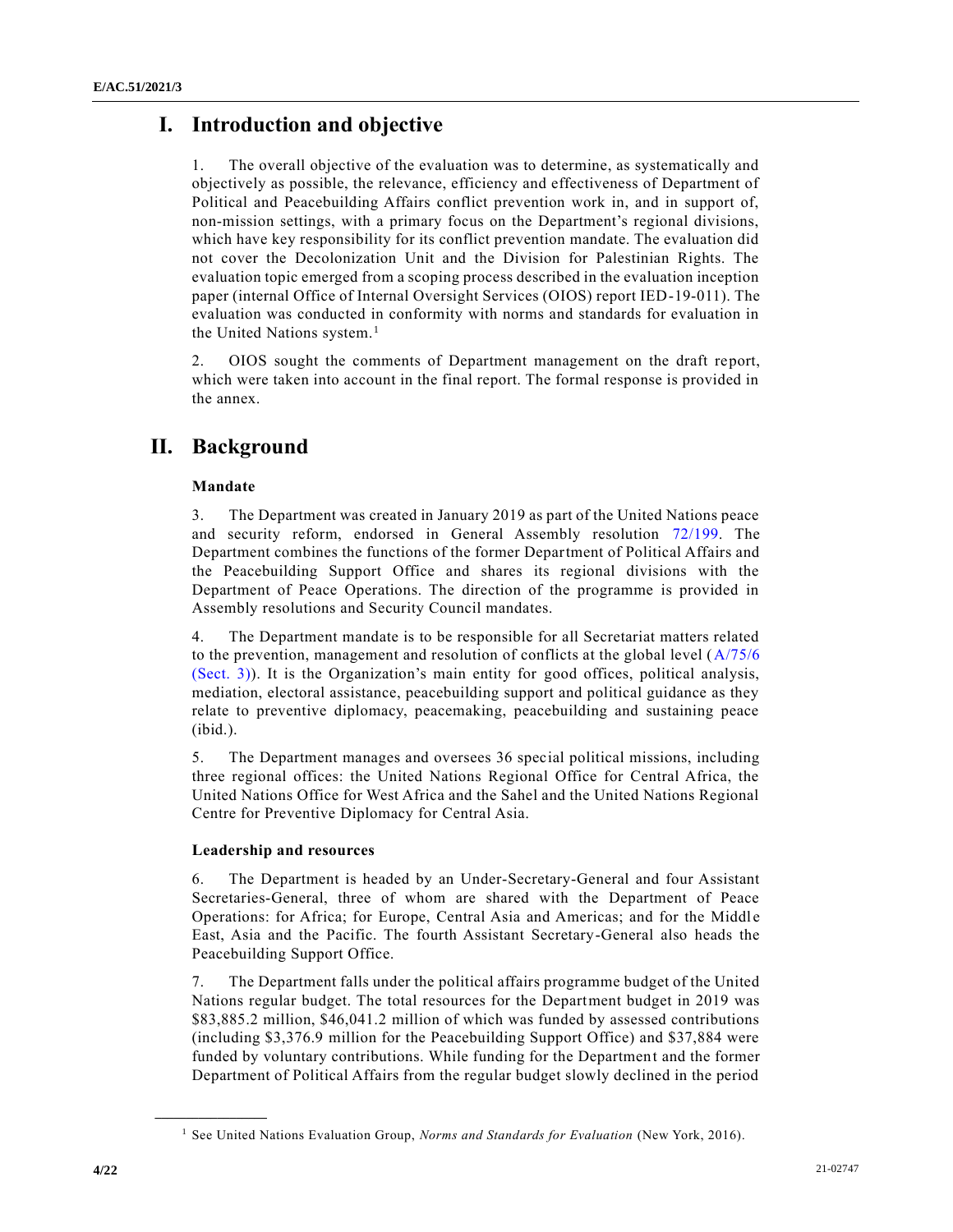covered in the present evaluation, 2014–2019, the Department had to rely increasingly on extrabudgetary resources to carry out its mandates.

8. Through its multi-year appeal, the former Department of Political Affairs received \$35.6 million in 2018 in funding from 30 donors to support United Nations capacities and partners at Headquarters and in the field through the deployment of short-term staff and technical expertise. The Peacebuilding Fund, managed by the Peacebuilding Support Office, also mobilizes donor funding and raised and allocated \$928 million to 54 countries since its creation, in 2006. In 2018, the Fund supported 96 projects in 40 countries with \$183 million for the purpose of sustaining peace. <sup>2</sup>

9. In the period 2018–2019, the Department had 339 posts at Headquarters, 59 funded through extrabudgetary resources. In addition to occupying posts at Headquarters, more than 4,000 staff work in political and peacebuilding missions worldwide.

#### **Conflict prevention**

10. Conflict prevention encompasses a wide range of activities to prevent the outbreak, escalation, continuation and recurrence of conflict. Such efforts to sustain peace also include addressing underlying conditions that contribute to conflict. In the present evaluation, the Inspection and Evaluation Division of OIOS assessed the Department's work in conflict prevention within this broad context.

11. The Department's conflict prevention work was defined in the present evaluation as comprising the following:

- *Analysis, early warning and advice*: sustained monitoring and analysis of political developments across the globe, detecting potential crises early on and advising the Secretary-General, who may subsequently bring them to the attention of the Security Council
- *Preventive diplomacy*: engagements under the good offices of the Secretary-General to avert disputes from arising between parties, to stop those disputes from escalating into violence, and to limit their spread when they do
- *Mediation*: advice on mediation and experts deployed to mediation initiatives globally and support to local mediation processes

12. While supporting all the Sustainable Development Goals, the Department contributes to Goal 16 (peaceful and inclusive societies) through its work on inclusive constitutional processes, national dialogues and peaceful elections, and to Goal 5 (gender equality) by increasing support for the inclusion of women in peac emaking, conflict prevention and political participation.

## **III. Methodology**

**\_\_\_\_\_\_\_\_\_\_\_\_\_\_\_\_\_\_**

13. The evaluation covers the period 2017–2019 and employed a mixed-method approach featuring the following qualitative and quantitative data sources:

(a) Interviews: 101 semi-structured interviews with Department staff and partners in field locations and headquarters;

<sup>2</sup> More information is available at [www.un.org/peacebuilding/fund.](file:///C:/Users/carla.mavrodin/Downloads/www.un.org/peacebuilding/fund)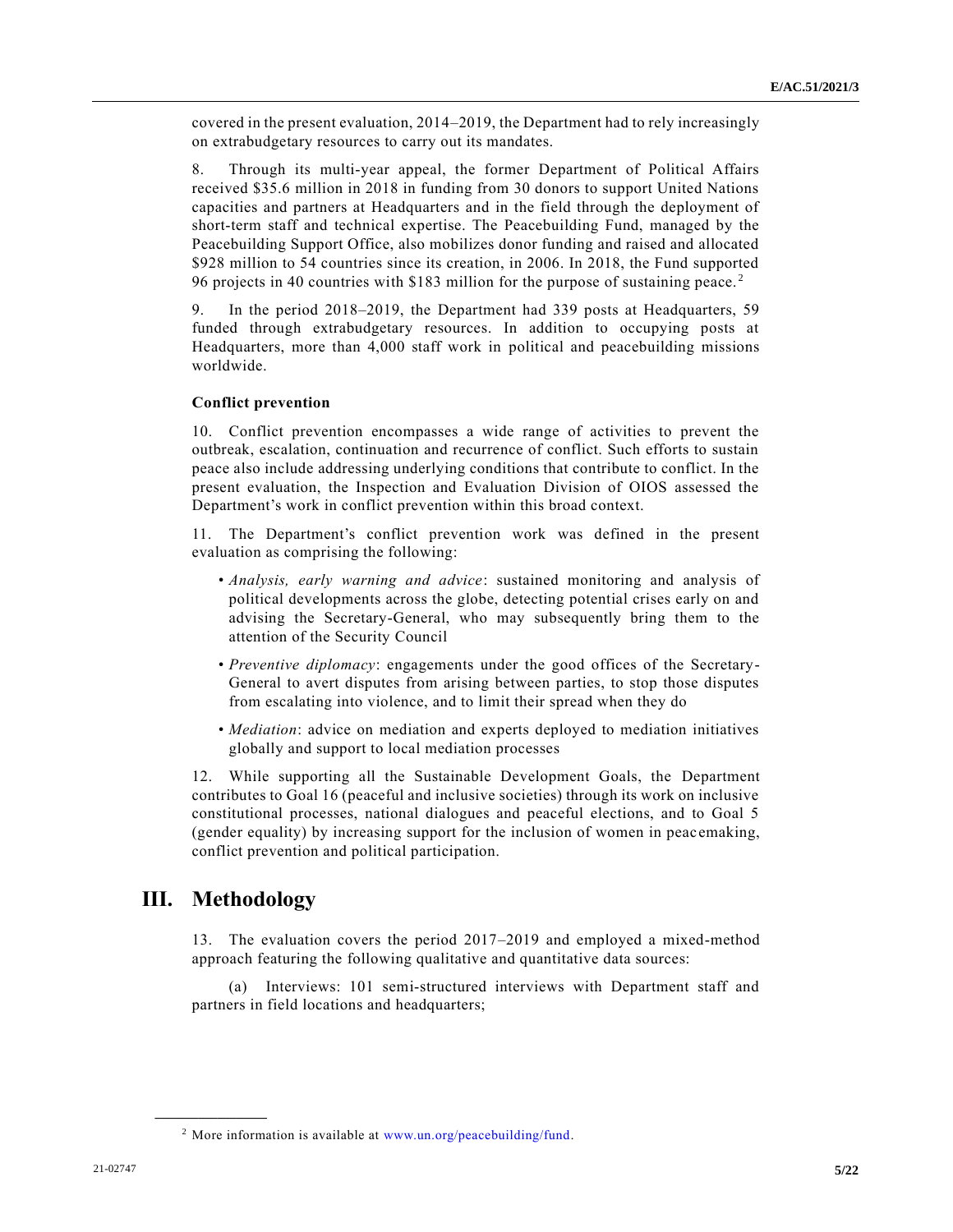(b) Surveys: a web-based survey of all Headquarters and key field Department staff,<sup>3,4</sup> and a web-based survey of key internal and external partners, including other United Nations entities, resident coordinators, regional organizations and civil society organizations;<sup>5</sup>

(c) Case studies: three country case studies entailing on-site data collection (Burundi, Jordan and Solomon Islands) and three entailing desk reviews (Burkina Faso, Honduras and Madagascar);

(d) Direct observations of 11 meetings, including internal and cross-system meetings;

(e) External expert assessment of 155 Department analytical outputs;

(f) Document reviews of after-action reviews, lessons learned, Department annual reports, workplans, job descriptions, knowledge management products and partnership documents;

(g) Analysis of Department correspondence log data;

(h) Assessment of organizational culture;

(i) Secondary analysis of Department programme data.

14. The evaluation faced the following limitations:

(a) The difficulty of measurement of conflict prevention outcomes and their attribution to the Department or the United Nations system; <sup>6</sup>

(b) The dynamic nature of ongoing reforms in the peace and security and development pillars.

The Inspection and Evaluation Division of OIOS mitigated the limitations by examining the Department's contribution to conflict prevention efforts, using case studies as illustrative examples, and assessing the early results of reform.

15. The Inspection and Evaluation Division wishes to thank the Department of Political and Peacebuilding Affairs for its cooperation throughout the evaluation.

## **IV. Evaluation results**

**\_\_\_\_\_\_\_\_\_\_\_\_\_\_\_\_\_\_**

## **A. The work programme of the Department of Political and Peacebuilding Affairs was well aligned with its conflict prevention mandate**

#### **The Department's workplans, activities and staff competencies were highly relevant to its conflict prevention objectives**

16. In the Strategic Plan 2016–2019 of the former Department of Political Affairs, a vision for meeting its conflict prevention mandate was clearly articulated as to promote the search for, and assist countries in reaching, inclusive political solutions as the key to preventing or resolving conflicts and political violence. Accordingly, the

<sup>&</sup>lt;sup>3</sup> Excluding the Division for Palestinian Rights and the Decolonization Unit.

<sup>4</sup> The staff survey was deployed 9–20 September 2019 and sent to 469 staff members; 184 responded, a 39.2 per cent response rate.

<sup>5</sup> The partner survey was deployed 4–18 October 2019 and sent to 544 staff; 178 responded, a 32.7 per cent response rate.

<sup>6</sup> The evaluation was unable to assess discreet efforts, or "quiet diplomacy", undertaken during the assessment period.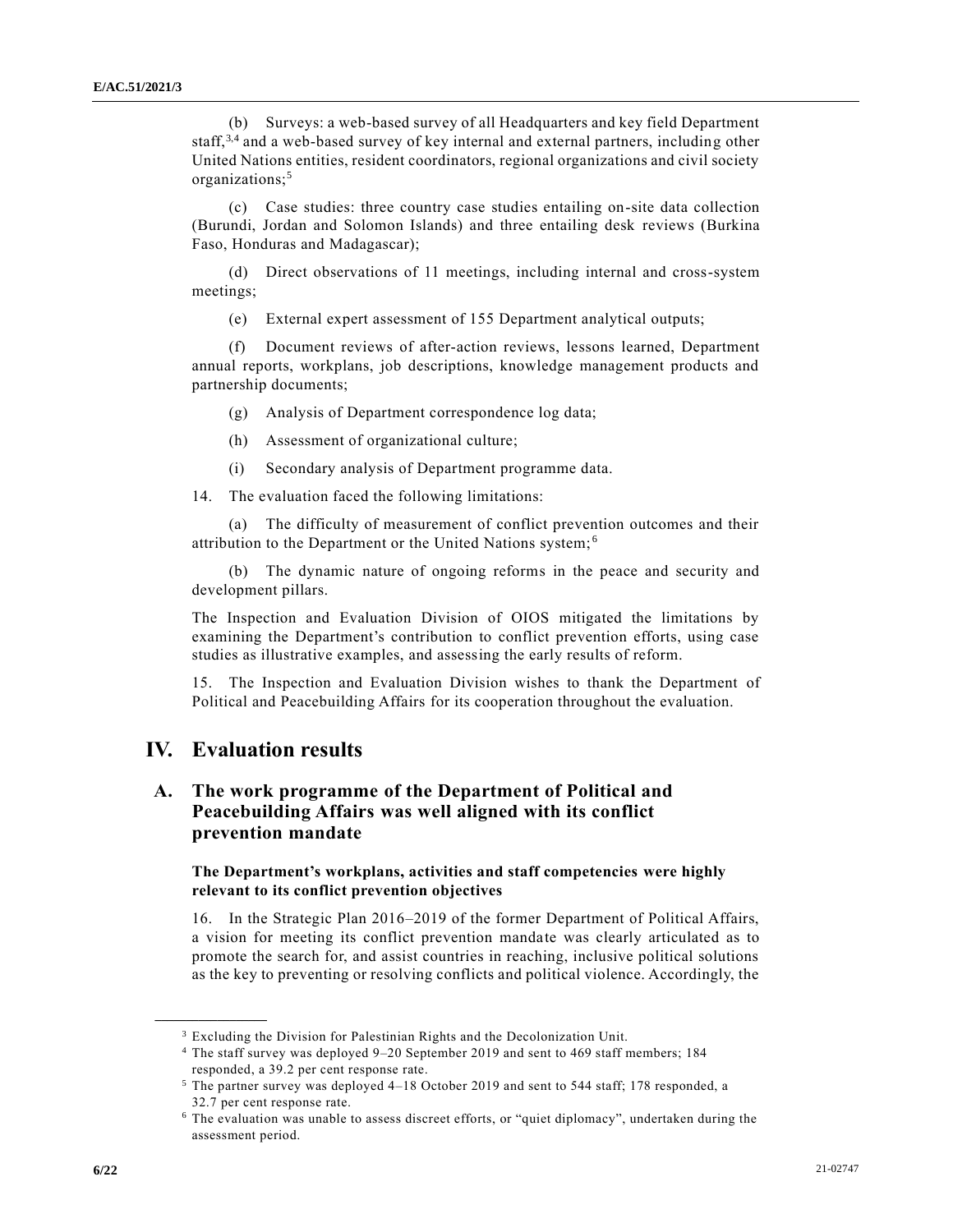plan's first strategic goal was strengthening international peace and security through inclusive prevention, mediation and peacebuilding processes. <sup>7</sup>

17. Within the context of the Department's Strategic Plan, its workplans and activities were well aligned with its conflict prevention mandate. An analy sis of division workplans indicated several relevant activities, including providing political analysis to senior management; providing technical assistance to Members States; and engaging in early warning activities, such as alerting the Executive Committ ee, the Peacebuilding Commission and the Security Council to emerging crises. <sup>8</sup> Regional division staff surveyed reported having spent most of their time (at least 65 per cent) on primary conflict prevention activities, including analysis, writing and backstopping (see figure I). That amount represented an increase from 2006, when, through an OIOS evaluation, it was found that desk officers had devoted less than 45 per cent of their time to similar activities. <sup>9</sup>

#### Figure I

**\_\_\_\_\_\_\_\_\_\_\_\_\_\_\_\_\_\_**



### **Department regional division staff reported spending at least 65 per cent of their time on primary conflict prevention activities of analysis, writing and backstopping**<sup>10</sup>

*Source*: OIOS survey of Department staff.

18. Department staff also had the necessary skills and competencies to conduct the activities. Department job postings required political affairs officers to have a degree in a field related to conflict prevention and experience with conflict analysis or resolution, and Department job descriptions required staff to regularly collect, coordinate and analyse political information. The overall good quality of Department conflict prevention analyses (discussed in result C) showed that staff had clear understandings of complex contexts and were able to communicate them to users. In

<sup>7</sup> See Department of Political Affairs, "Strategic Plan 2016–2019", available at [https://dppa.un.org/sites/default/files/dpa\\_strategic\\_plan\\_2016-2019.pdf.](https://dppa.un.org/sites/default/files/dpa_strategic_plan_2016-2019.pdf) The Department is developing a plan for 2020–2022.

<sup>8</sup> This is the principal-level Executive Committee, established to assist the Secretary-General in taking decisions on issues of strategic consequence requiring principal-level attention.

 $9$  See [E/AC.51/2006/4.](https://undocs.org/en/E/AC.51/2006/4) The activities included monitoring, research and writing.

<sup>&</sup>lt;sup>10</sup> The activities include: analysis – monitoring, collecting and analysing data from various sources; writing – preparing and writing background notes, briefings, reports, talking points and memos; and backstopping – supporting special political missions and field presences. Liaising with partners includes time related to conflict prevention.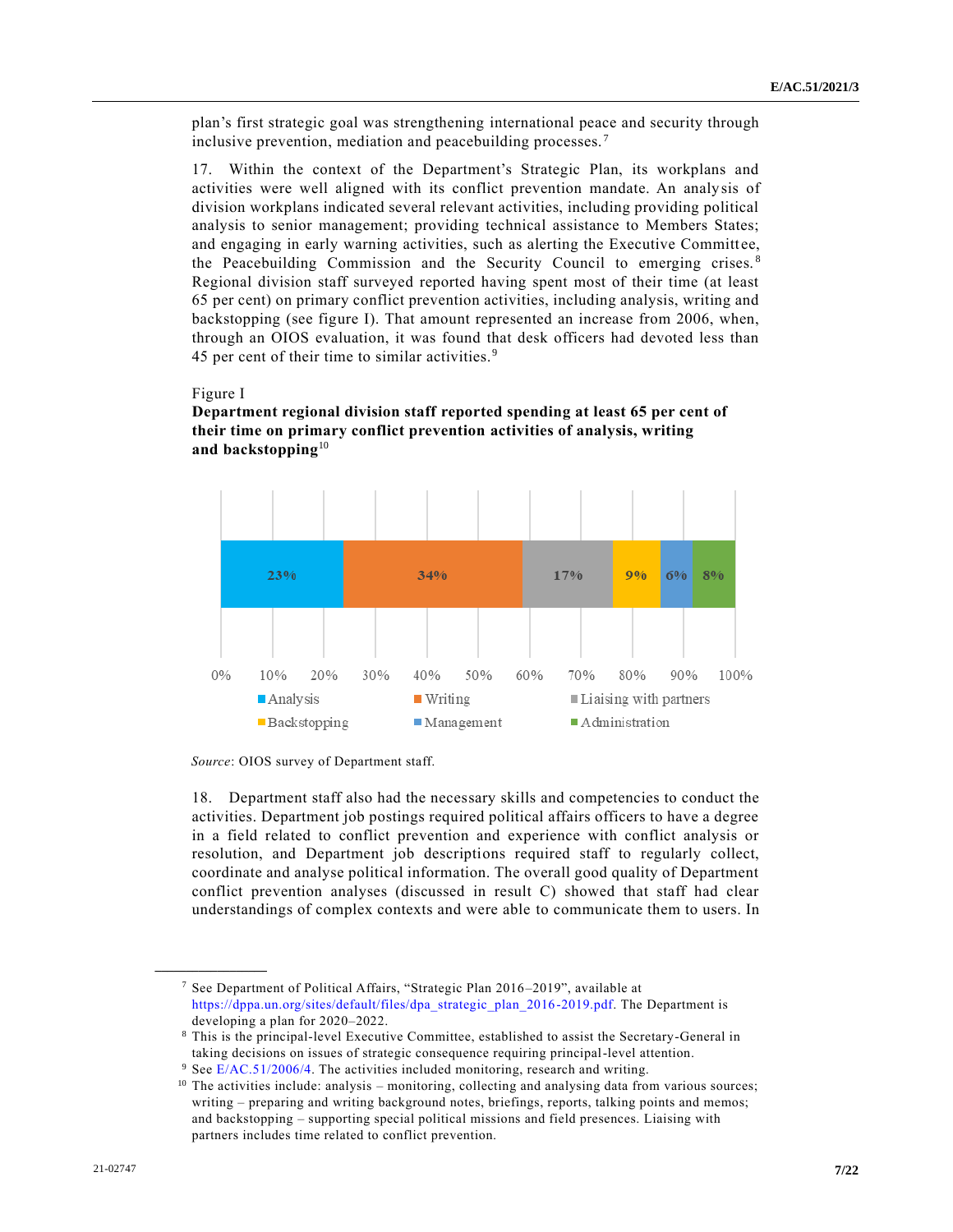addition, in internal meetings, staff were observed to knowledgeably engage in complex conflict prevention discussions.

#### **The Department lacked a more proactive and strategic approach to its conflict prevention work**

19. The need to address emerging conflict hotspots immediately meant that the Department was often more reactive than proactive. A reactive approach has meant less time for monitoring and early warning; staff surveyed reported less than 12 per cent of their overall time on monitoring. Some partners who had received conflict prevention analysis indicated that the analyses were at times not sufficiently strategic. Furthermore, fewer than half of Department job postings included recommending solutions/possible actions as an expected responsibility, and many positions did not include "early warning" among the responsibilities.

20. Conflict prevention priorities were sometimes unclear. While division workplans were aligned with Department goals and targets, division-specific priorities for contributing to the targets were not clear.

## **B. The Department of Political and Peacebuilding Affairs effectively contributed to conflict prevention, particularly through mediation and preventive diplomacy, when key enabling factors, such as strong political will, leadership and cohesive international support, were in place**

#### **The Department has contributed effectively to conflict prevention efforts overall**

21. Partners have assessed the Department's overall conflict prevention work positively. Most partners surveyed (81 per cent) reported that the Department had a positive impact on prevention in their respective countries (see figure II), highlighting the Department's effective contributions through its mediation support, convening power and on-theground presence. Partners interviewed also had generally positive assessments of Department contributions to conflict prevention. Several noted the increasingly regional dimension of conflict, and that peace and security reform and the development of several regional strategies in 2018 and 2019 facilitated more cohesive regional approaches.



## **Partners rated Department contributions to conflict prevention in their countries positively**



*Source*: OIOS survey of Department partners.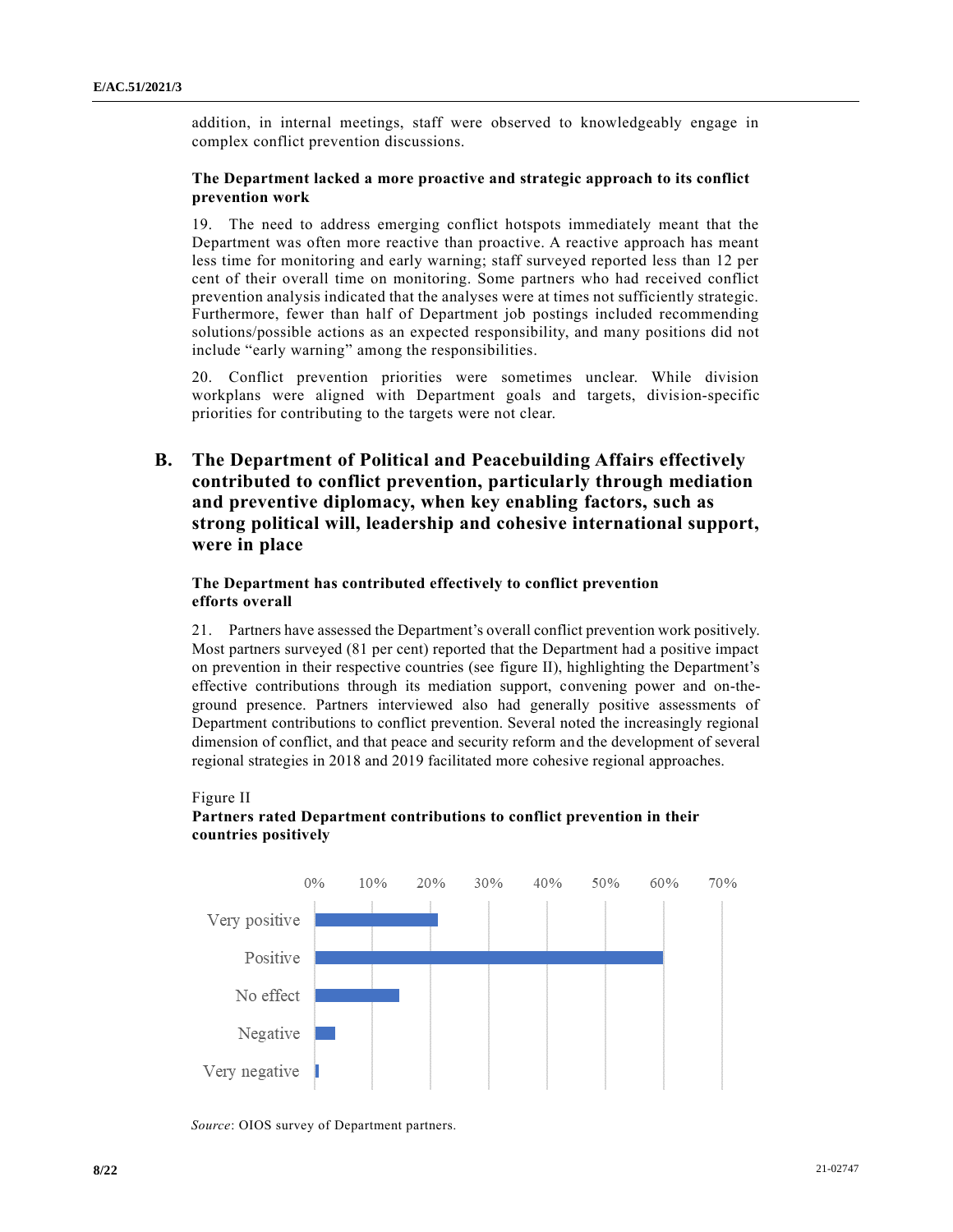22. Most staff surveyed (69 per cent) rated the overall quality of the Department's conflict prevention work as excellent or good. Of all the activities assessed, supporting mediation efforts was rated the highest (see figure III).<sup>11</sup> Staff surveyed volunteered engagement in 38 specific country situations, including 21 in West Africa, as positive examples of conflict prevention. They most frequently mentioned the Gambia, Madagascar and Papua New Guinea as scenarios in which Department engagement contributed to positive outcomes, corresponding to findings from external assessments noted in paragraph 28 below. Most staff interviewed characterized the overall conflict prevention contributions of the Department positively.



Figure III **Staff assessed the Department positively overall in conflict prevention**

23. Intra-Department partnerships supported the regional divisions with specific technical capacities in conflict prevention. The regional divisions highlighted the Policy and Mediation Division and the Electoral Assistance Division as the two entities with which they worked most regularly on prevention. As illustrated in the case studies for Honduras, Madagascar and Solomon Islands, both divisions played key roles.

#### **The Department made effective use of its mediation and preventive diplomacy tools, in particular to convene conflict prevention actors in numerous contexts**

24. The Department contributed effectively in conflict prevention contexts by facilitating dialogue among key conflict actors. In these situations, the Department played a key role in creating a safe and neutral space for different political and rival groups to come together who otherwise may not have done so. In some cases, its presence provided a secure environment within which to arbitrate political differences.

25. Four of the six country case studies demonstrated effective contributions to national dialogue processes and political transitions. In Honduras, the Department supported the Resident Coordinator and deployed a member of the standby team of experts to facilitate a dialogue process between political parties in the wake of an electoral crisis, which ultimately led to reduced violence and a set of

*Source*: OIOS survey of Department staff.

<sup>&</sup>lt;sup>11</sup> While staff reported spending less time on monitoring (see para. 21 of the present report), they rated the effectiveness of the activity as generally positive.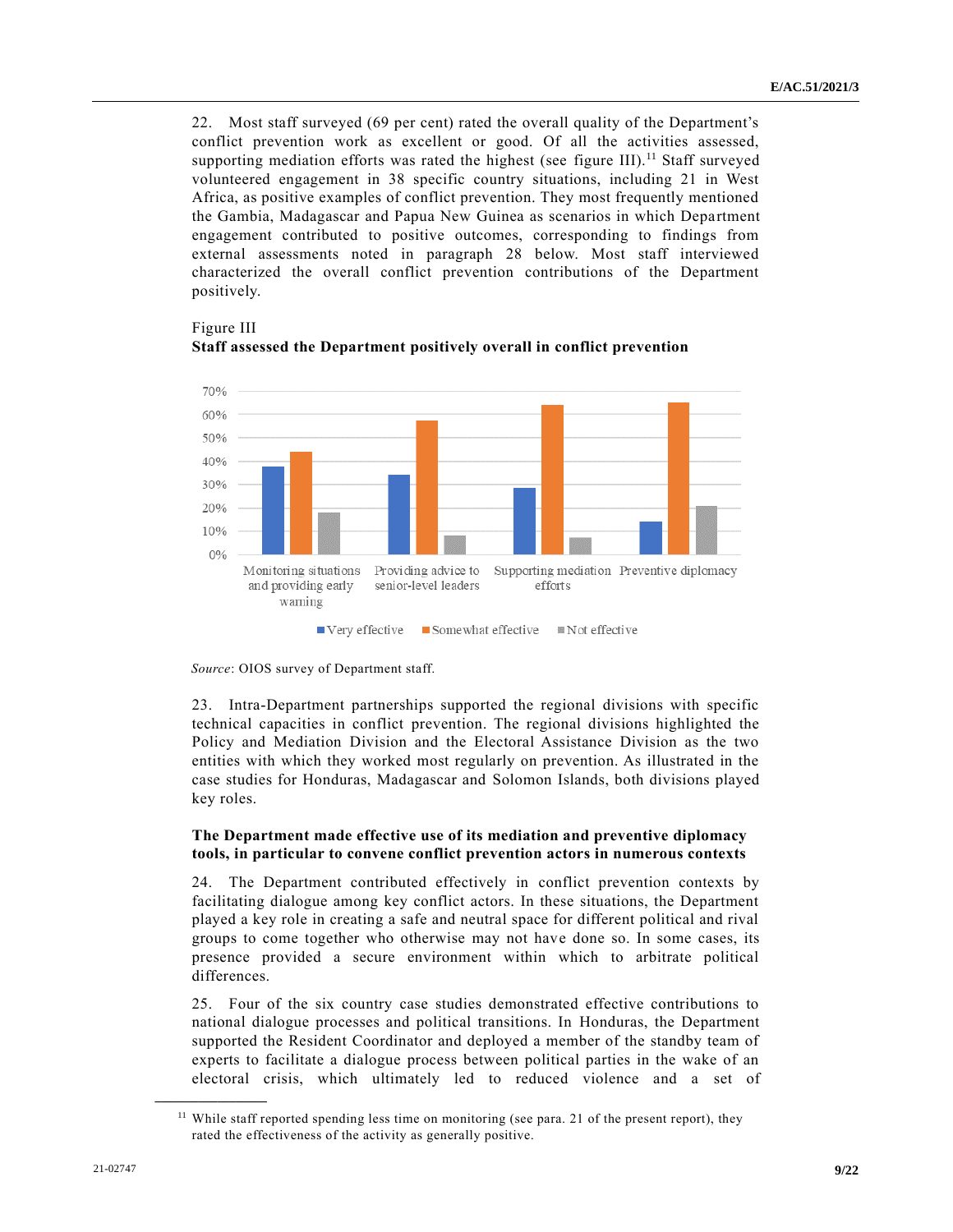recommendations for future action. In Madagascar, the Special Adviser worked closely with the African Union and the Southern African Development Community to engage with political actors to defuse an electoral crisis, resulting in national dialogue and peaceful presidential and legislative elections in 2019. In Solomon Islands, Peacebuilding Fund projects to support national dialogue brought together ethnic groups whose tensions had been exacerbated by land use disputes and helped to bring marginalized groups, such as women and young people, into the peace process. In Burundi, the Department supported a five-round dialogue process between the government and opposition parties, facilitated by the East African Community.

26. Other recent internal and external assessments<sup>12</sup> highlighted effective Department mediation and preventive diplomacy engagement in Colombia, El Salvador, the Gambia and Papua New Guinea. For example, in Papua New Guinea, the Department supported implementation of the Bougainville Peace Agreement, and in the Gambia, preventive diplomacy efforts facilitated a peaceful political transition. Staff surveyed also highlighted the United Nations Office for West Africa and the Sahel Special Representative of the Secretary-General role as an example of effective good offices.

#### **Conflict prevention efforts have been most effective when enabled by strong political will, strong leadership at the senior level within the Department and the United Nations and cohesive international support**

27. The successes noted above have been enabled by several factors. They include the following external factors, over which the Department has less control:

(a) Political will of host governments and other relevant national and regional actors;

(b) Cohesion of the Security Council, where applicable.

The factors also include the following internal factors, over which the Department has more control:

(a) Strong leadership at the senior level within the Department and United Nations;

(b) Strong partnerships within the United Nations system.

The factors were identified as critical in the country case studies, noted by many staff interviewed and surveyed and highlighted in Department lessons learned and After Action Reviews.

28. Department conflict prevention in more complex conflict prevention scenarios produced mixed outcomes, as illustrated in the case studies for Burkina Faso and Burundi. In Burundi, the Special Envoy supported a dialogue process led by the East African Community, which resulted in five rounds of dialogue between the ruling party and exiled opposition parties. The process was stalled when the ruling party did not participate in the fifth round and took steps to consolidate power. The Special Envoy and his office had little further recourse owing to the subsidiarity principle <sup>13</sup> and effectively lost access to the government. Stakeholders noted that the presence of the office and the keeping of Burundi on the Security Council agenda helped to mitigate the potential for future conflict. In Burkina Faso, an increase in violent

<sup>&</sup>lt;sup>12</sup> They include annual reports on, and updates to, the Department's multi-year appeal; the evaluation of the Strategic Plan 2016–2019 of the former Department of Political Affairs; and United Nations University studies on Department preventive diplomacy efforts.

<sup>&</sup>lt;sup>13</sup> Stated in this principle is that sustainable peace is more likely if the conflict resolution process is led by actors culturally, geographically or strategically close to the issue. For more information, see [http://cmi.fi/wp-content/uploads/2017/03/Principle\\_of\\_Subsidiarity\\_ECCAS\\_CMI\\_English.pdf.](http://cmi.fi/wp-content/uploads/2017/03/Principle_of_Subsidiarity_ECCAS_CMI_English.pdf)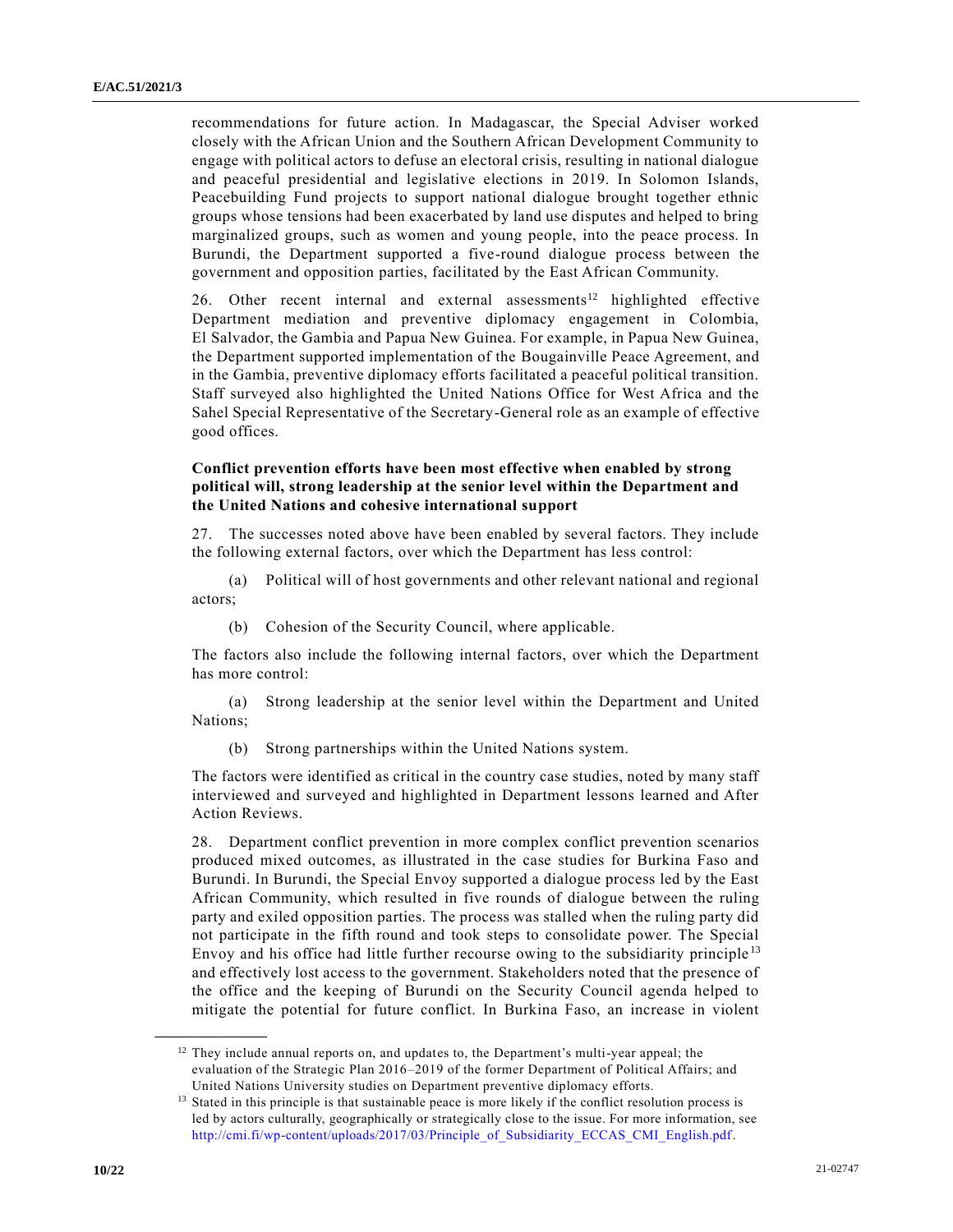extremism, fuelled by foreign non-State groups, escalated in 2019. The Department worked to mobilize international community resources to support the government in curtailing escalation and fostering social cohesion.

#### **Staff and partners identified further opportunities for strengthening the Department's conflict prevention work**

29. Staff most often pointed to the need to change an organizational culture defined by rigidity and excessive caution as a way to improve the Department's conflict prevention work (discussed further in result E). A key theme emphasized by many staff and partners was a need for bolder engagement with Member States and partners. A partner interviewed shared the view that the Organization could be bolder and more candid when analysing the interests of the regional and big powers and when addressing larger power dynamics. Lastly, many partners and several staff interviewed and surveyed suggested that greater engagement across pillars, and in particular with development actors, would better address structural drivers of conflict and permit more holistic and multipronged approaches to more challenging contexts; some noted that increased work with human rights partners would strengthen early warning. In this regard, the Peacebuilding Fund did support several early warning projects in Burkina Faso, Guinea and the Niger.

## **C. While the political analyses of the Department of Political and Peacebuilding Affairs, a core component of its conflict prevention work, have been generally timely and of good quality, their use in supporting decision-making around conflict prevention has been uneven**

#### **The Department produced analyses that were generally timely and responsive to user needs**

30. Department analyses were produced in a timely manner, often in response to requests or for planned meetings. Partners surveyed gave high ratings of the timeliness of analysis, with 75 per cent rating it as good or excellent. Many partners and most staff interviewed also believed that timeliness was adequate.

31. Analyses were also largely perceived to be responsive to user needs. Twenty-three per cent of partners surveyed responded that their needs had been met to a great extent, while 52 per cent said that their needs had been met to some extent. An analysis of Department correspondence log data showed high responsiveness: 50 per cent of requests were tasked immediately, and 90 per cent were tasked within five minutes. The median amount of time to close or complete requests was 4.6 days.

#### **The Department produced good-quality analyses that demonstrated a clear understanding of country- and regional-level contexts**

32. An external expert assessment of a sample of Department analysis documents from 2018 and 2019 showed that the Department produced good-quality products overall, with an average rating of four on a five-point scale. Figure IV shows the average rating for each of the eight assessment criteria. Quality has improved slightly since the pre-reform period in 2018.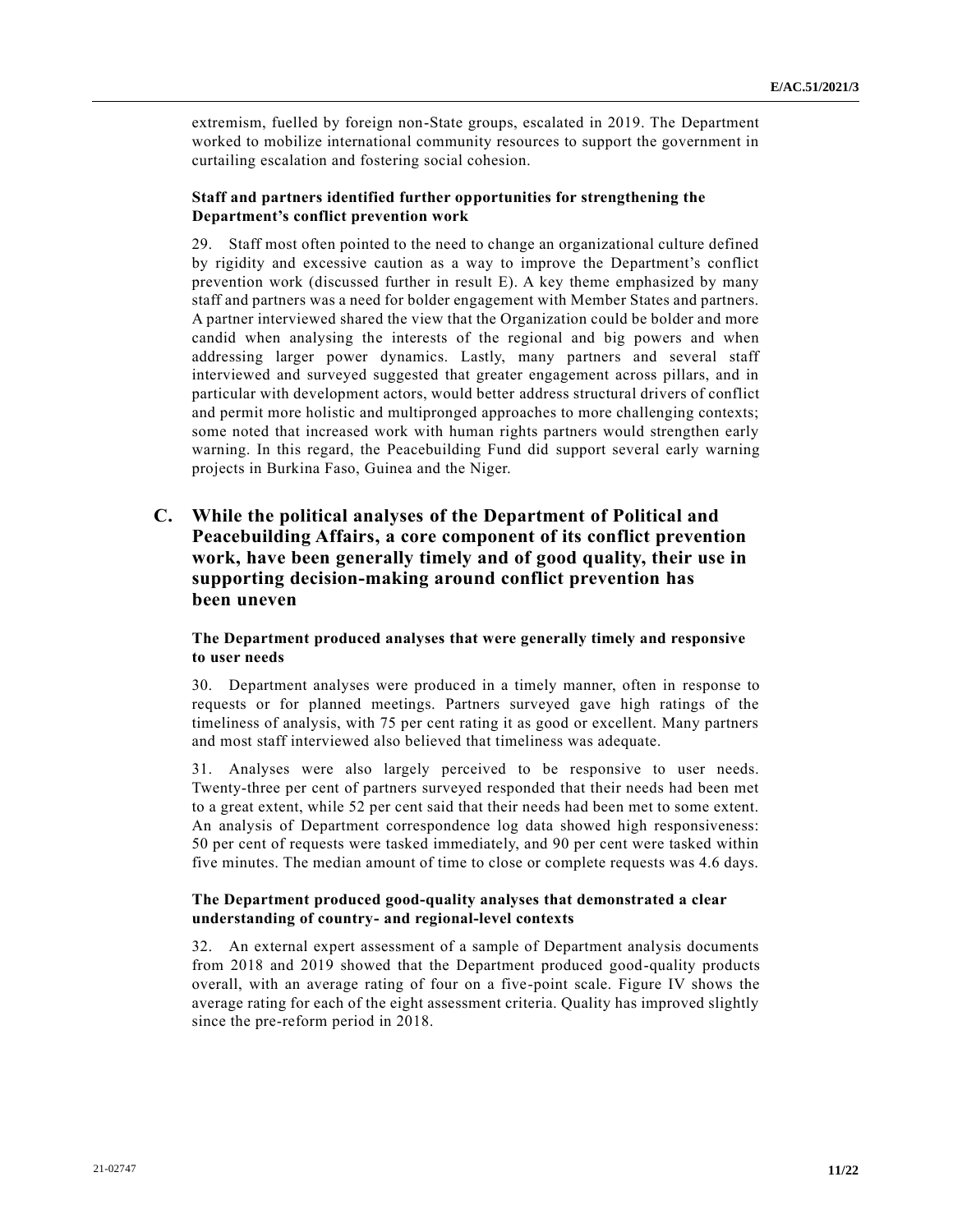

Figure IV **The overall quality of Department analyses in 2018 and 2019 was good**

*Source*: OIOS analysis and assessment of conflict prevention document sample.

33. Staff and partner assessments of analysis quality were largely positive. Seventy-four per cent of partners (see figure V) and 73 per cent of staff surveyed rated analysis quality as good or excellent. Partners rated analyses highest on relevance, and one third noted that analyses had improved following reform.





*Source*: OIOS survey of Department partners.

34. Notwithstanding an overall good rating, boldness <sup>14</sup> was the lowest-ranked of the assessed criteria, in line with staff perceptions as well. Staff interviewed and surveyed commonly expressed frustrations with the limiting effect of political sensitivities and being asked to be less bold in criticizing Member States. The most common improvement that staff suggested for producing more useful and rigorous analyses was for these to have greater boldness and increased visibility, as also noted in

<sup>14</sup> Defined as "noting policy implications, Member State power dynamics and/or client interest".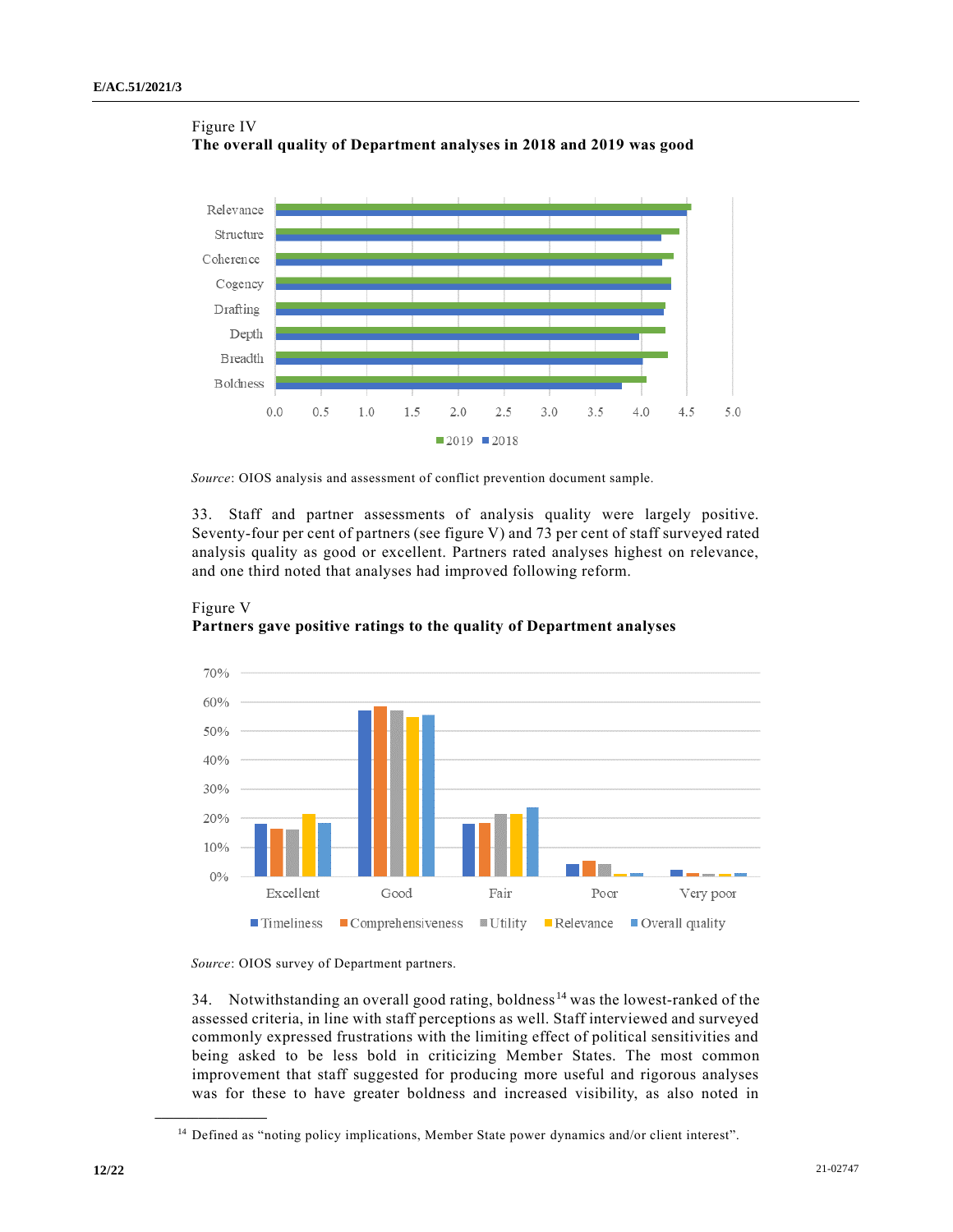paragraph 31 above. However, Department staff also appreciated the need to be cautious in their work, given the political sensitivities noted above. Staff noted the risks of leaks of sensitive information.

#### **Analyses have lacked more integrated assessments**

35. The integration of analyses has left room for improvement. Partners surveyed and interviewed noted a need for improved coordination across the system and across pillars to produce more integrated analyses; they highlighted work with the development pillar as an area in which increased collaboration was needed to produce more holistic scenarios of emerging crises. Insufficient linkages with field staff producing analyses were also identified as a risk. In Jordan, for example, Amman based staff had little to no input in talking points for the visits of United Nations senior-level staff, posing a risk for cohesive messaging with government counterparts. Some staff interviewed noted their frustration with format constraints on their analyses – in particular, a one-page limit and the requirement to include action points – which they believed reduced their ability to provide in-depth analysis. It should be noted, however, that not all one-page analyses contained analysis, and some were intended to serve only informational purposes. While senior Department managers and the Executive Office of the Secretary-General staff expressed their appreciation for the clarity and efficiency resulting from the requirements, staff voiced concerns about their inability, within the constraints, to flag important issues that may not require immediate action but should be on decision makers' radar.

#### **Despite some positive examples of good analyses contributing to conflict prevention, their use for decision-making at senior levels has been mixed and not always clearly understood**

36. Good analyses have contributed to effective conflict prevention engagement in a number of contexts. Observation and interviews with participants confirmed that analyses were used effectively in regional monthly reviews, as well as in meetings of the Executive Committee and the Deputies Committee, the main mechanisms for escalating country-level situations for senior leadership action. Those settings were also examples of cross-pillar collaboration, given that regional monthly reviews were co-chaired by the Department and the United Nations Development Programme (UNDP) and included Headquarters and field partners from humanitarian and human rights system entities. Furthermore, all six case studies provided examples of analyses being used to support conflict prevention engagement. In one example, the work of the Office of the Special Envoy for Burundi formed the basis of Special Envoy briefings to the Security Council. In Honduras, Department political analyses played a primary role in guiding the dialogue effort. In Solomon Islands, a conflict and development analysis and national perceptions survey on peacebuilding provided critical inputs to Peacebuilding Fund projects.

37. Notwithstanding the positive examples provided above, however, some staff interviewed said that the overall large volume of information produced had been underutilized. When asked whether they used Department analyses in decision making, 72 per cent of partners responded that they did, to some or a great extent. However, in interviews, Executive Office of the Secretary-General staff, who are key users, provided mixed responses on the utility of analyses received from the Department. Their responses corresponded to Department staff perceptions that the Executive Office relied less on the Department than on its own in-house resources for political and prevention analysis and information.

38. A lack of feedback on their analyses contributed to a lack of understanding among Department staff of how their work could best meet the information needs of senior leaders and be the most helpful for decision-making. Most Department staff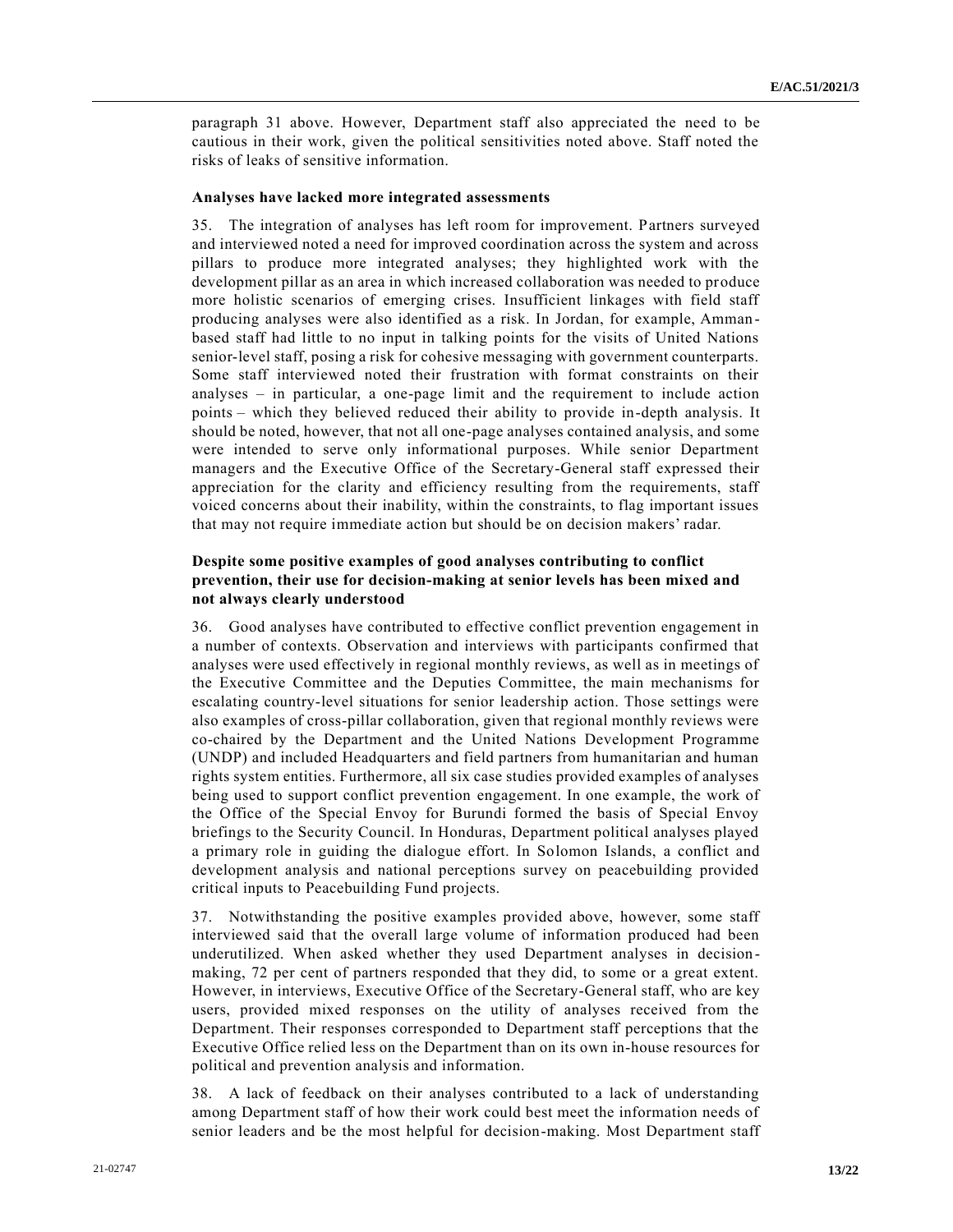interviewed reported that they had received no feedback from their Office of the Under-Secretary-General or the Executive Office of the Secretary-General, and several noted that, during the period under review, they had rarely been invited to join senior-level meetings or to participate in high-level visits, as was the practice in the past, meaning in turn that they did not always understand the context of analysis requests. Staff surveyed reported the same issue; 85 per cent had received little or no feedback from the Executive Office of the Secretary-General, and 65 per cent had received little or no feedback from the Office of the Under-Secretary-General (see figure VI). The lack of feedback and access to high-level meetings, they argued, raised the risk of producing information that was less well tailored to the needs of senior leaders. Senior Department staff noted, however, that not all information could be shared with staff at all levels, given the political sensitivity of the information.

#### Figure VI

#### **Staff reported rarely or never receiving feedback from senior managers on analyses**<sup>15</sup>



*Source*: OIOS survey of Department staff.

## **D. Partnerships with United Nations entities have played a positive role in the conflict prevention engagements of the Department of Political and Peacebuilding Affairs, while those with regional organizations and civil society have varied**

#### **The Department effectively leveraged its partnerships within the United Nations system to implement its conflict prevention activities**

39. Department strategic documents highlight the importance of partnerships as key to prevention, conflict resolution and peacebuilding,  $^{16}$  and within the United Nations, these have generally worked well. Overall, Department staff viewed United Nations system partnerships favourably: 98 per cent of staff surveyed said that these partnerships facilitated their conflict prevention work. This sentiment was reciprocated by the Department's United Nations partners surveyed, 70 per cent of whom rated their partnerships with the Department as good or excellent. Partnerships, in particular with United Nations entities, were featured in almost all OIOS-observed meetings.

<sup>&</sup>lt;sup>15</sup> Responders were asked about the average frequency of feedback provided on all conflict prevention analyses. It was not assumed that all such analyses reached all levels of Department management.

<sup>&</sup>lt;sup>16</sup> See Department of Political Affairs, "Strategic Plan 2016-2019".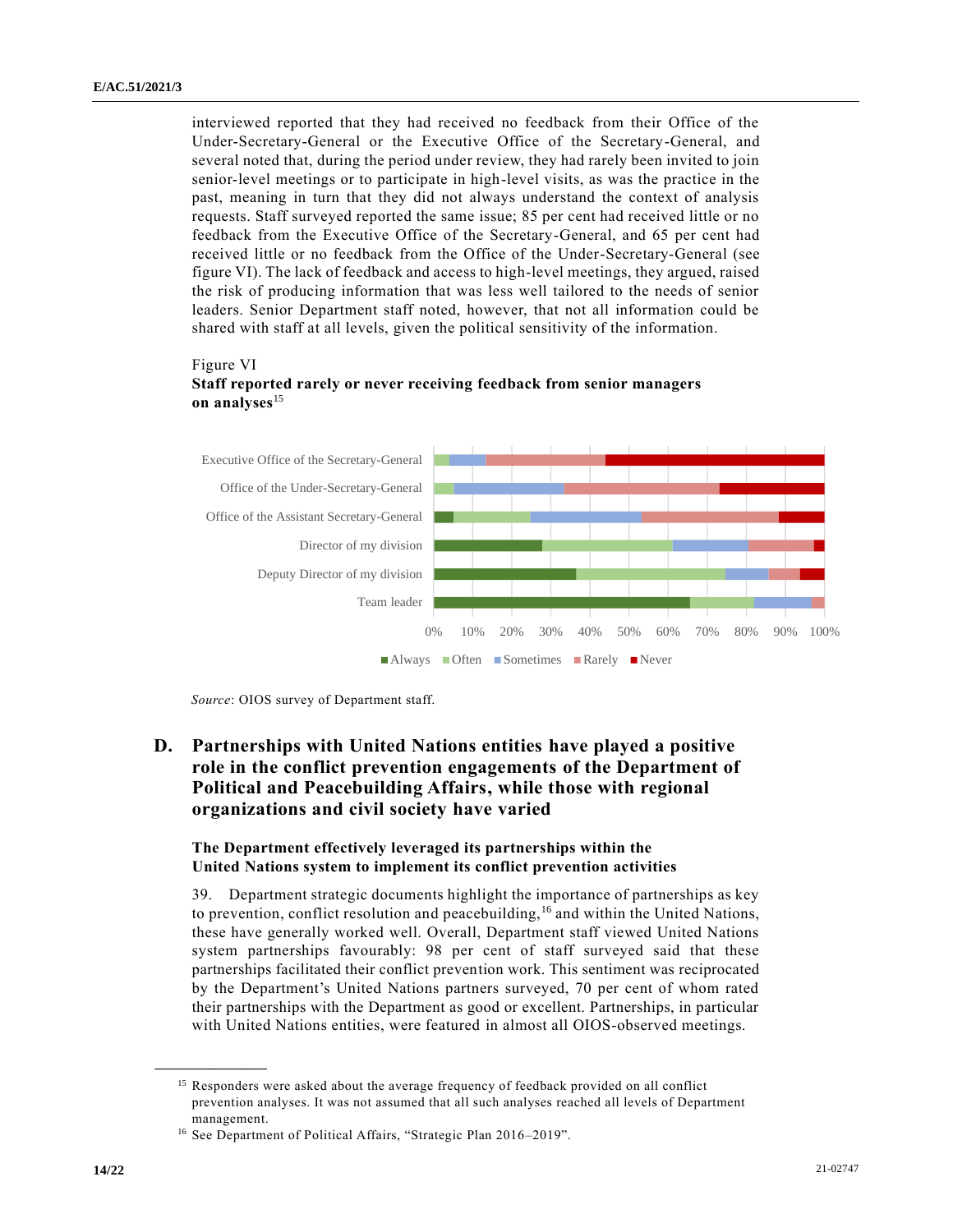40. United Nations partners surveyed and interviewed indicated several ways in which their partnership with the Department had had a positive impact on conflict prevention. First, the Department provided comprehensive and high-quality analyses: three quarters of United Nations partners reported that it had met their analytical needs in this regard. In addition, the Department had engaged effectively with partners for cohesive engagement at the field level. For example, in Honduras, the Department and the Resident Coordinator worked with the UNDP Resident Representative to facilitate political dialogue, resulting in members of opposing parties speaking to each other for the first time. In Solomon Islands, a strong partnership with the United Nations Entity for Gender Equality and the Empowerment of Women facilitated the participation of women in peacebuilding dialogues.

#### **The Joint Programme with the United Nations Development Programme has been a particularly effective United Nations system partnership**

41. The Department has established an effective partnership with UNDP through the Joint UNDP-Department of Political and Peacebuilding Affairs Programme on Building National Capacities for Conflict Prevention. The programme was reconfigured in 2018 to provide a more coherent and strategic approach to conflict prevention, as well as improved knowledge-sharing in the context of peace and security and development reform and ensuring a continuous link to resident coordinators. In 2019, the Joint Programme deployed 49 Peace and Development Advisers to work with Resident Coordinators and United Nations country teams to connect the development and peace and security pillars in-country by providing political and conflict analysis and supporting conflict-sensitive programme design. Staff and partners interviewed expressed near universal praise for the Peace and Development Adviser programme as a key tool for improved analysis, field-level information and strengthened system-wide collaboration. The Joint Programme also contributed to addressing gender issues in conflict prevention: 84 per cent of Peace and Development Advisers surveyed reported supporting the participation of women and youth in their activities.

42. Several case studies provided specific examples of ways in which the Department had leveraged the Joint Programme effectively. In Honduras, it was utilized to build strong relationships with UNDP, the Office of the United Nations High Commissioner for Refugees and others to support work on prevention. In Jordan, the Peace and Development Adviser outlined a plan of action for the United Nations country team to undertake coordination for better analysis of risk factors to develop an early warning system and collate conflict risk and responses under a single, Sustainable Development Goal-aligned framework. Peace and Development Advisers were instrumental in identifying the need for and initiating the launch of the Peacebuilding Fund projects in Solomon Islands.

#### **While there is no formal framework for Department and resident coordinator engagement, these partnerships have shown some promise in enhancing the Department's conflict prevention work**

43. While development system reform has repositioned the resident coordinator role to represent the Secretary-General at the country level and act on behalf of the entire Organization, there is no formal framework for the Department and resident coordinator engagement and resident coordinator involvement in conflict prevention has been somewhat unclear. Most Resident Coordinators surveyed were uncertain as to how much prevention engagement to undertake with governments and how to utilize Department support most effectively in such engagement. Similarly, some Department staff interviewed indicated uncertainty regarding how much information to share, when and with whom.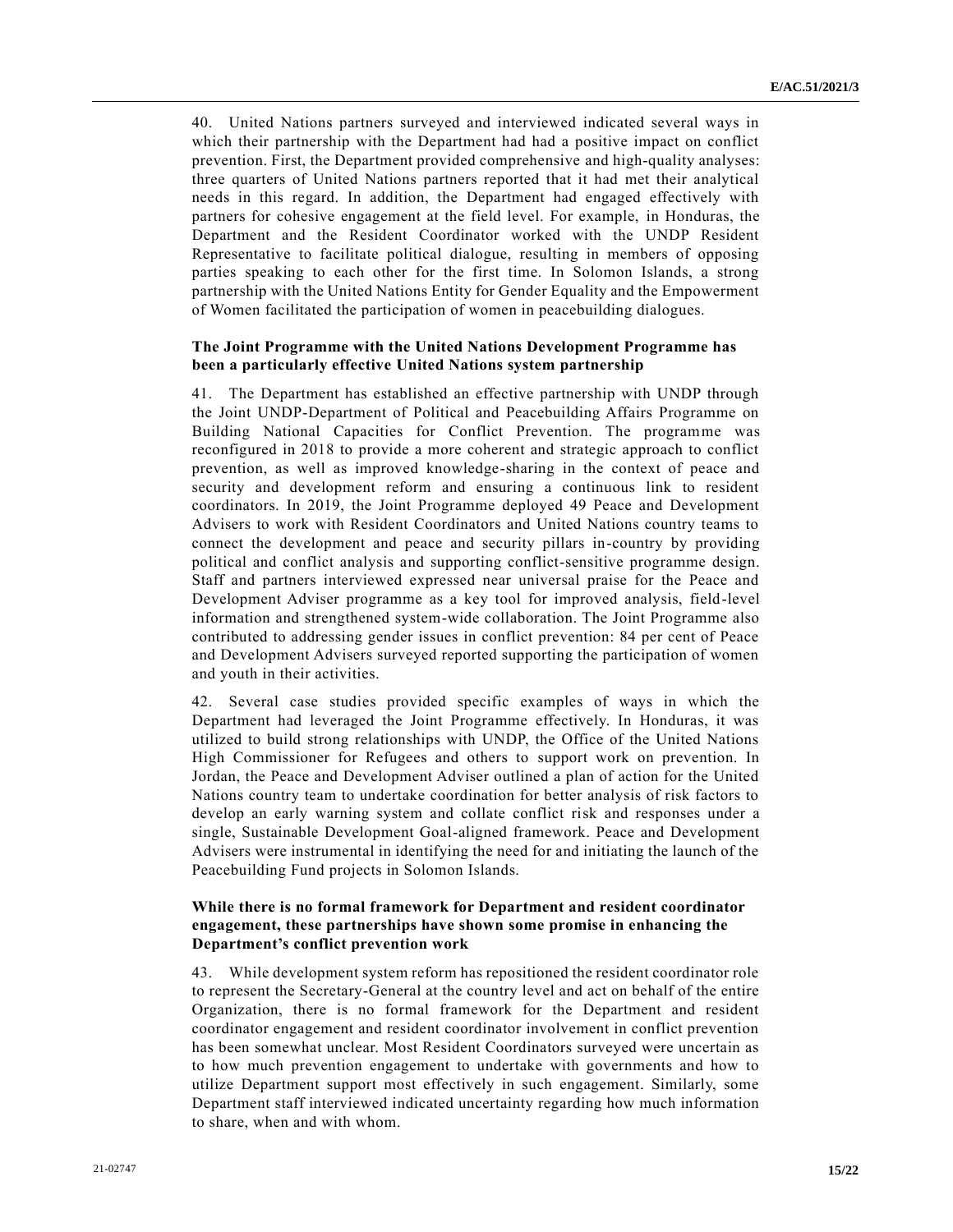44. Resident Coordinators and Department staff reported some success in the context of their new relationship. One third of Resident Coordinators surveyed reported improved relations with the Department since the reform, primarily as a result of better communication and sharing of information. In this regard, Resident Coordinators expressed appreciation for their receipt of more support from Headquarters, and Department staff appreciated having a presence on the ground that contributed to informing their analysis. There were several examples of effective partnerships between the Department and Resident Coordinators. In Honduras, South Sudan and Sri Lanka, the Resident Coordinators' political experience and acumen contributed to a positive relationship with the Department and more effective conflict prevention engagement.

#### **Partnerships with regional organizations have been more mixed in contributing to conflict prevention**

45. Although regional and subregional organizations were important prevention partners for the Department, the effectiveness of such partnerships was uneven. The strongest regional partnership for the Department was with the African Union, as codified through the Joint United Nations-African Union Framework for Enhanced Partnership in Peace and Security, the first of its kind. The framework outlined an extensive number of cooperation mechanisms for preventing and mediating conflict, responding to conflict, addressing root causes and reviewing and enhancing partnerships. Staff interviewed most frequently cited the African Union as an effective regional partner. An example of such effectiveness is found in Madagascar, where a cohesive approach of the African Union, the South African Development Community and the United Nations yielded positive outcomes in preventing further electoral and political crises. Staff interviewed noted other regional and subregional organizations, including the Caribbean Community and the Economic Community of West African States, that had worked effectively with the Department on conflict prevention. When the partnerships worked well, the Department was able to leverage the comparative advantages offered by regional and subregional organizations, specifically their field presence, local knowledge, networks and influence.

46. Notwithstanding the positive examples noted above, several constraining factors contributed to overall mixed effectiveness of regional partnerships. One factor was the limited or undefined structure of the partnership: a review of 10 United Nations partnership agreements with regional and subregional organizations found that 7 of them explicitly discussed coordination and cooperation on conflict prevention, but only 3 were specific to the Department. In interviews, some staff expressed that, without a Department-specific memorandum of understanding, they found it difficult to know how to best support or engage with regional organizations. Another factor contributing to mixed effectiveness was a lack of relevant capacity in some regional organizations. In some cases – including those of the Association of Southeast Asian Nations, the East African Community and the League of Arab States – the key regional or subregional partner had a primarily economic focus and/or was less operational or equipped for a prevention role. Lastly, not all regional or subregional partners were perceived to be the neutral brokers required for prevention efforts.

#### **Partnerships with civil society organizations have been more ad hoc**

47. While the Peacebuilding Support Office has regular engagements with civil society organizations and provided nearly \$12.9 million in Peacebuilding Fund funds for civil society organization conflict prevention work, the Department approach to engagement with civil society organizations has been ad hoc and has lacked a strategic departmental approach, which was illustrated in the varied civil society organization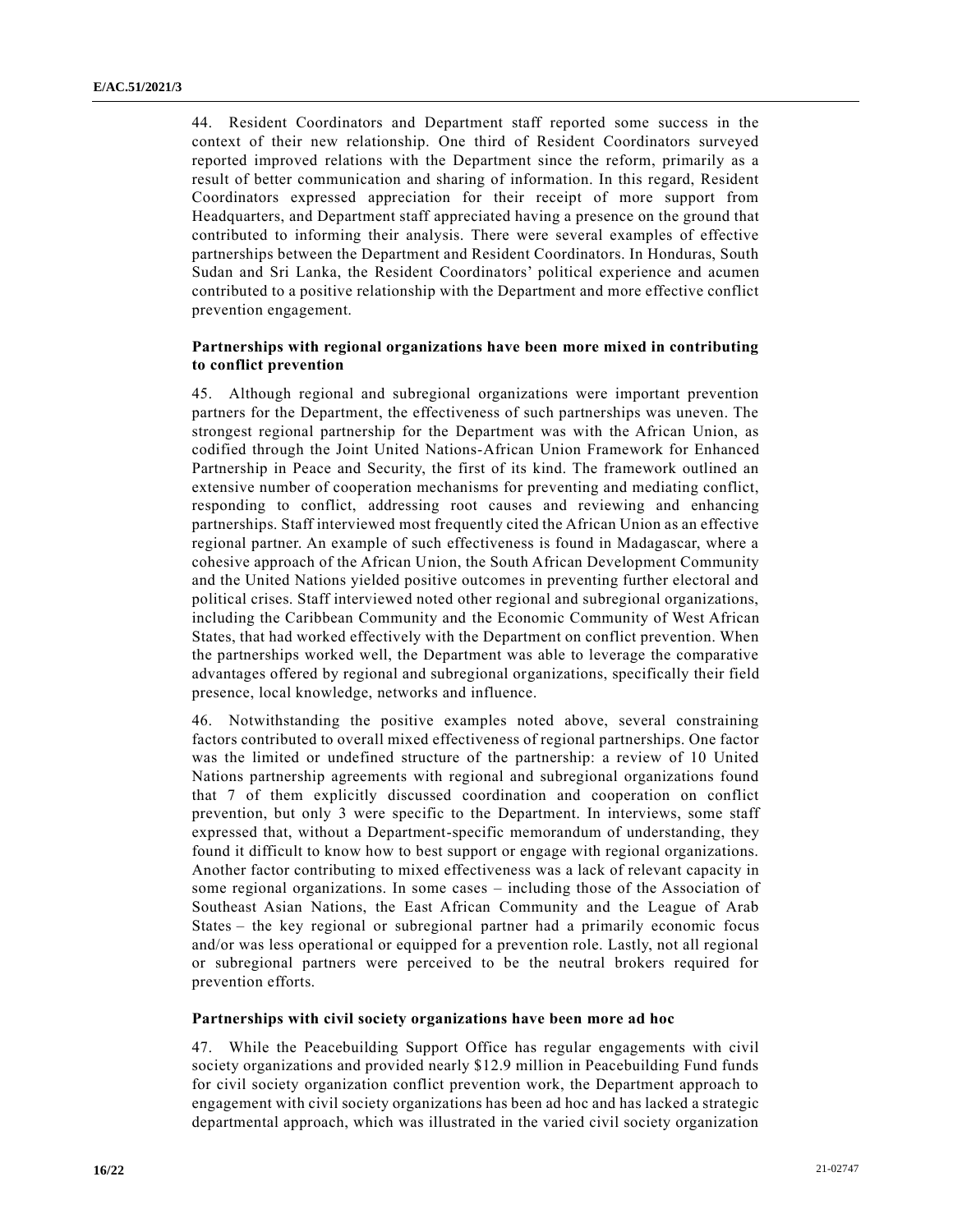engagement across the six case studies. In Burundi and Honduras, civil society participation in dialogue and mediation processes was closed or limited, which reduced the possibility that women would participate. In contrast, women's and youth groups were an essential part of the dialogue and mediation that the Department supported in Solomon Islands in 2018, which increased understanding of local conditions and ultimately strengthened the peace dialogue. Several staff interviewed identified enhanced civil society engagement as an area for improvement.

## **E. Shortcomings in regional division integration, work processes and knowledge management have created challenges to the efficient achievement of conflict prevention goals**

#### **Integration with the Department of Peace Operations has been uneven, but where it has occurred, stronger analyses have been produced**

48. A primary component of peace and security reform was the combining of the regional divisions of the former Department of Political Affairs and the former Department of Peacekeeping Operations into a shared Department of Political and Peacebuilding Affairs-Department of Peace Operations regional pillar. Views on the extent to which reform has achieved the integration of those divisions vary, however. Most Department staff interviewed referred to a low or mixed degree of integration, with the lowest level of integration reported in the Central and Southern Africa, Eastern Africa and Western Africa divisions, corresponding to the regions with the highest number of peacekeeping operations. Most Department staff surveyed reported that the integration of the organizational culture of the Department of Political and Peacebuilding Affairs and that of the Department of Peace Operations, an important indicator of effective integration overall, had occurred to only a small extent (39 per cent) or not at all (25 per cent).

49. Several factors contributed to the uneven integration, including higher levels of former Department of Peacekeeping Operations staff in some divisions and slowly changing mindsets. Some Department staff interviewed noted the challenges of having two Under-Secretaries-General and of merging different approaches. During a time of reform in which functions have been merged, more, rather than less, communication with senior leadership is helpful for stronger integration. In 2019, one town hall was held with the Under-Secretary-General of the Department of Political and Peacebuilding Affairs and that of the Department of Peace Operations, and at least three meetings were held with the Under-Secretaries-General, the Assistant Secretaries-General and the Directors, as well as reform retreats that both Under-Secretaries-General attended.

50. While recognizing that not all regional divisions needed to be integrated to the same extent, staff from divisions that were still in transition to full integration gave lower ratings to the positive effect of reform on producing integrated analyses. Staff interviewed often stated that effective integration facilitated a more holistic and cohesive assessment of country situations and greater awareness of cross-cutting themes having an impact on conflict. In addition, the quality of analyses conducted in 2019 (discussed in result C) with regard to breadth, coherence and depth was higher in the divisions that had to integrate less than in those that had to integrate more. Observation of internal staff meetings in divisions in general revealed a good flow of information-sharing among staff in the division.

#### **Work processes have created inefficiencies**

51. Some work processes related to key activities of the Department have hindered a more streamlined approach to its work. Through an internal review conducted in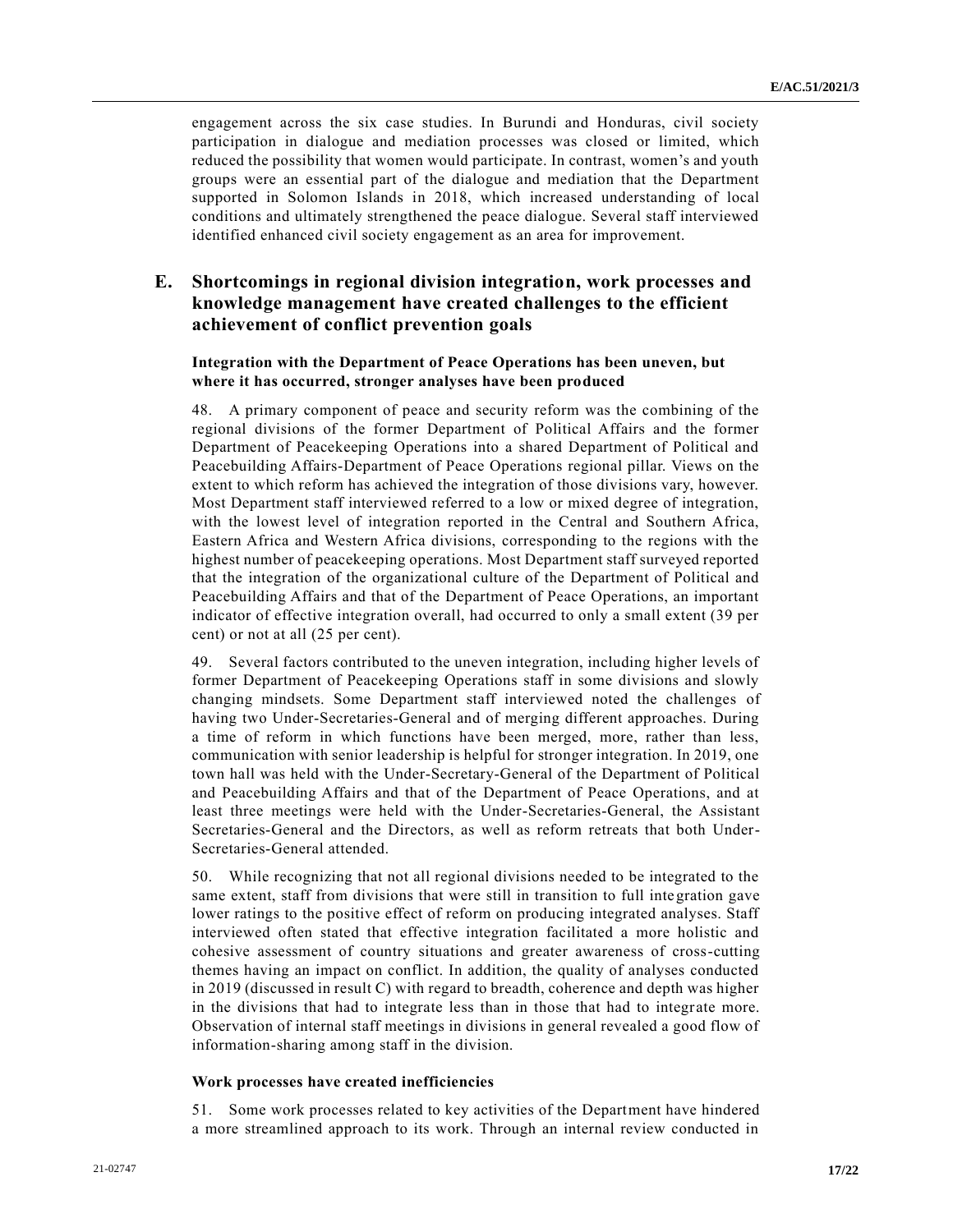2019, several examples of work process inefficiencies in document production, including the following were identified:

(a) The same clearance process for all documents, regardless of their priority;

(b) Multiple clearance layers and duplication of review functions across layers;

- (c) Unclear document review standards;
- (d) Unclear accountability for written documents.

52. It was recommended in the review that document review roles throughout the clearance process be better defined and that different, and shorter, clearance paths be undertaken for documents of higher strategic priority and urgency. Dual reviews by both the Under-Secretary-General and Assistant Secretaries-General were questioned. Some Department staff interviewed questioned the necessity of multiple layers of review within the Department.

53. Furthermore, only half of staff surveyed (54 per cent) agreed that their division focused on being efficient, with several commenting that unclear management roles and accountability and/or lack thereof, slow decision-making and cumbersome travel approval processes reduced efficiency. Some staff surveyed noted that the role of the Executive Office was unclear and that it was therefore not seen as adequately supportive of the Department's substantive work, and that clear and consistent operating procedures were lacking for the new integrated structure. Some directors interviewed noted potential inefficiencies from attending two sets of weekly management meetings for both the Department and the Department of Peace Operations, as opposed to having a single, joint meeting.

#### **Despite impressive efforts, the Department is not taking full advantage of its existing knowledge management systems**

54. The Department has established a solid knowledge management framework. It has a learning and evaluation framework that discusses knowledge management roles and responsibilities, provides a best practices toolkit, disseminates best practices to the field and supports various other learning exercises. Three focal point networks for special political missions, planning and policy have provided further opportunities for sharing experience and knowledge, and the Department is working with the Department of Peace Operations on a joint knowledge management framework.

55. Nevertheless, staff interviewed and surveyed reported that the use of Department knowledge management tools and processes, as well as their impact, has been uneven. This is a result of several factors, including lack of staff awareness of, and training on, their use and lack of implementation. Staff reported some shortcomings with regard to knowledge-sharing, related primarily to it being unsystematic and/or overly personal in nature.

#### **The Department's organizational culture has exacerbated these shortcomings**

56. The organizational culture of the Department has elements that both facilitate and hinder the efficient and effective achievement of its goals. The highest-rated and lowest-rated elements of the Department's culture, as reported by staff surveyed, are presented in figure VII.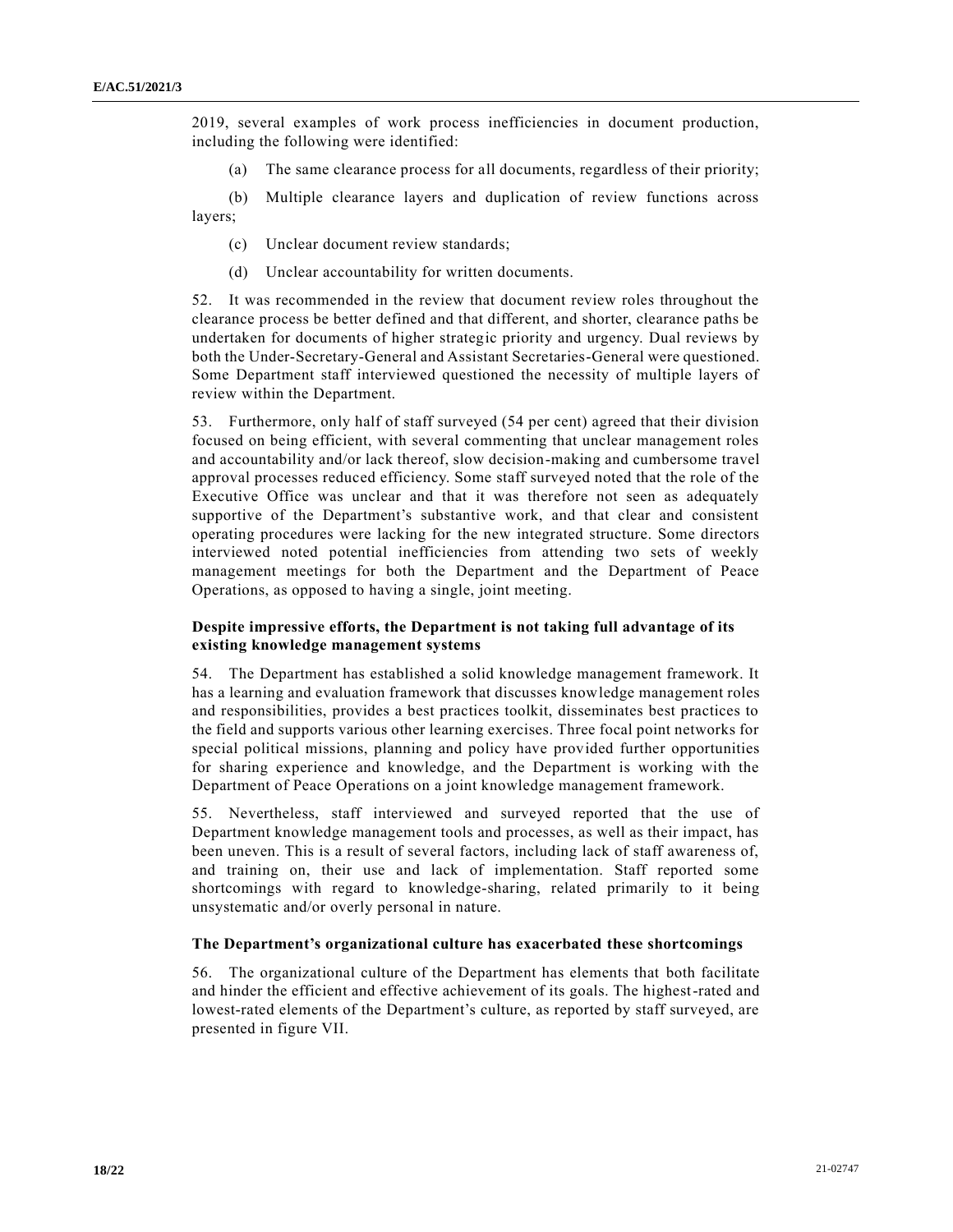

### Figure VII **Department staff gave varied ratings on Department organizational culture**

■ Agree ■ Disagree

*Source*: OIOS survey of Department staff.

57. The Department's culture is one in which staff take pride in their work and believe strongly in the core values of the Organization. Staff are perceived as being supportive of one another, committed and team-oriented, all of which contribute to a working environment in which staff come together with positive intentions to achieve common goals. In all the internal Department meetings observed, information and ideas were shared in a professional manner, with different opinions voiced and discussed collegially.

58. At the same time, the Department is challenged by a culture that is perceived as being hierarchical, formalistic and lacking innovation. This is noteworthy in that creativity and thinking outside the box, as well as encouraging and empowering staff at all levels, are all needed to develop and try new solutions for preventing conflict where key enabling factors are missing and an atypical approach may be required.

59. Morale in the Department was mixed. Fewer than half of all staff surveyed who had an opinion (43 per cent) rated morale as excellent or good (see figure VIII). Approximately half (49 per cent) reported that morale had decreased since the reform, 42 per cent indicated that it had remained the same and 9 per cent said that it had improved. Some staff interviewed reported feeling that their work was undervalued, a feeling exacerbated by changes associated with reform, perceived limited career development prospects and a challenging physical work environment.

### Figure VIII **Staff gave mixed ratings on Department morale**



*Source*: OIOS survey of Department staff.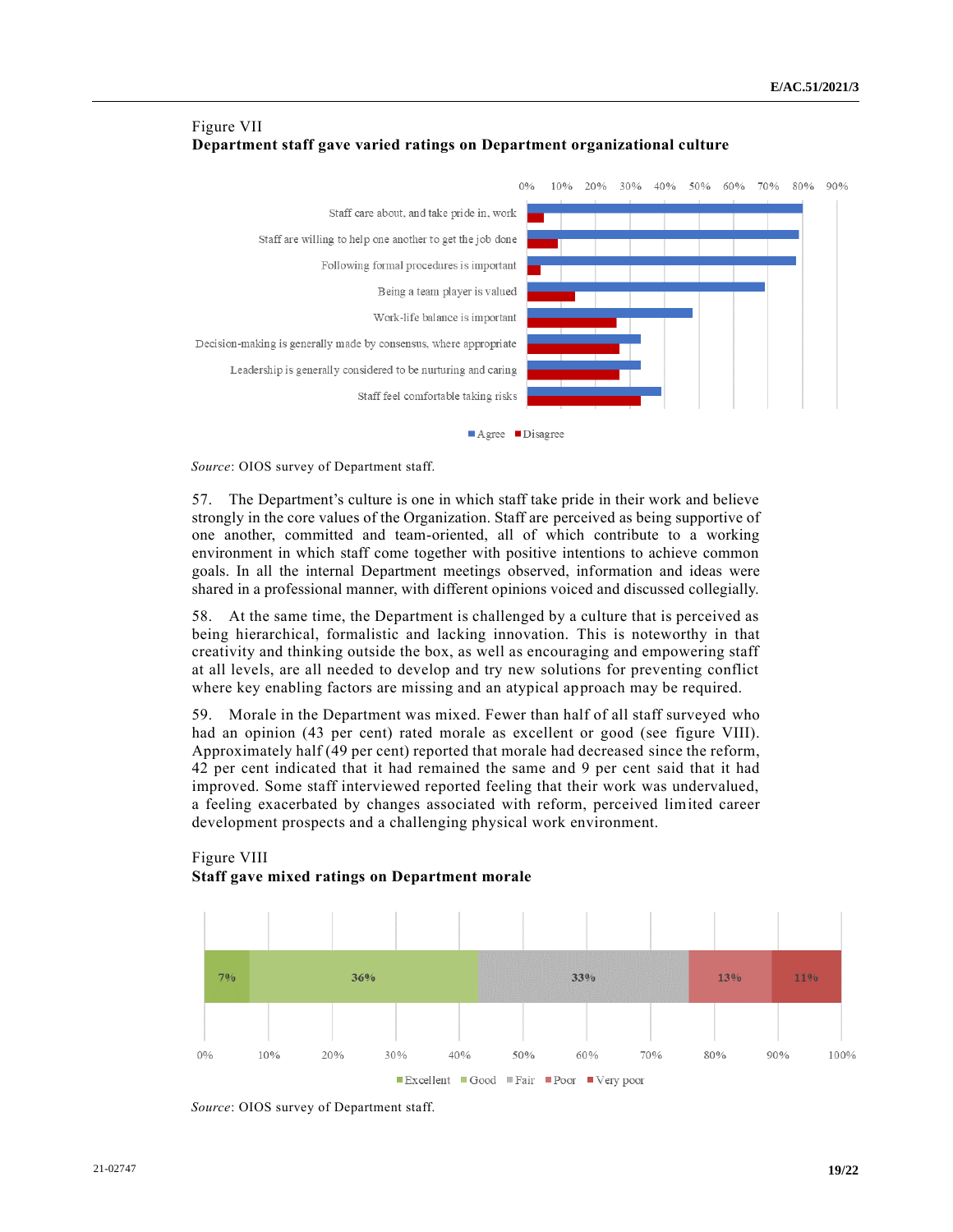# **V. Conclusion**

60. In a world often burdened by discord, the United Nations occupies a unique and invaluable space as a knowledgeable, impartial and objective broker that can anticipate and respond to critical moments when the risk of conflict may be high. While the number of armed conflicts has been trending downwards globally,  $17$  new and re-emerging tensions also continue to threaten fragile peace agreements in many parts of the world.

61. Within this context, the Department possesses significant experience and expertise acquired through its decades as the main political arm of the Secretariat. It has demonstrated that in the right context, it can play an important role in contributing to effective conflict prevention through its key tools of analysis, early warning, mediation and advice. However, the role has been more uncertain in recent years. Department staff question whether and how their work is used by senior leadership in the Organization, feedback is limited, and the Department is at risk of being underutilized.

62. The peace and security reform introduced in 2019 was intended to position the United Nations to provide more holistic and seamless support to countries and regions either afflicted by, or at risk of, conflict. Along the continuum from conflict to peace, solutions incorporating the full range of United Nations tools and mechanisms have the greatest opportunity for success. The Department must therefore take on a more integrated approach to its work and be more innovative in considering new solutions in those situations where a more traditional approach has not worked. With an organizational culture perceived as being hierarchical and formalistic, the task will be particularly challenging.

63. The Department must be cognizant of morale among its staff. The changes introduced with reform, workspace constraints and new procedures have made the past year a demanding time of transition. Those factors make it imperative that attention be paid to bolstering morale and fully harnessing the Department's valuable human resource assets.

64. It is not possible to speak candidly about conflict prevention without acknowledging the critical role played by Member States themselves, at Headquarters and at the regional and national levels. The Department needs to provide Member States with honest and open assessments of conflict.

# **VI. Recommendations**

**\_\_\_\_\_\_\_\_\_\_\_\_\_\_\_\_\_\_**

65. The Inspection and Evaluation Division of OIOS makes four important recommendations to the Department of Political and Peacebuilding Affairs.

#### **Recommendation 1 (results A, B, C and E)**

66. The Department should strengthen management culture and communication through:

- Enhancing management communication practice, including conducting regular Division staff meetings
- Ensuring that internal feedback is given on analyses, and exploring the use of relevant platforms (e.g. Microsoft Teams or SharePoint) to do so

<sup>&</sup>lt;sup>17</sup> For more information, see [www.prio.org/Data/Armed-Conflict/?id=348.](file:///C:/Users/carla.mavrodin/Downloads/www.prio.org/Data/Armed-Conflict/%3fid=348)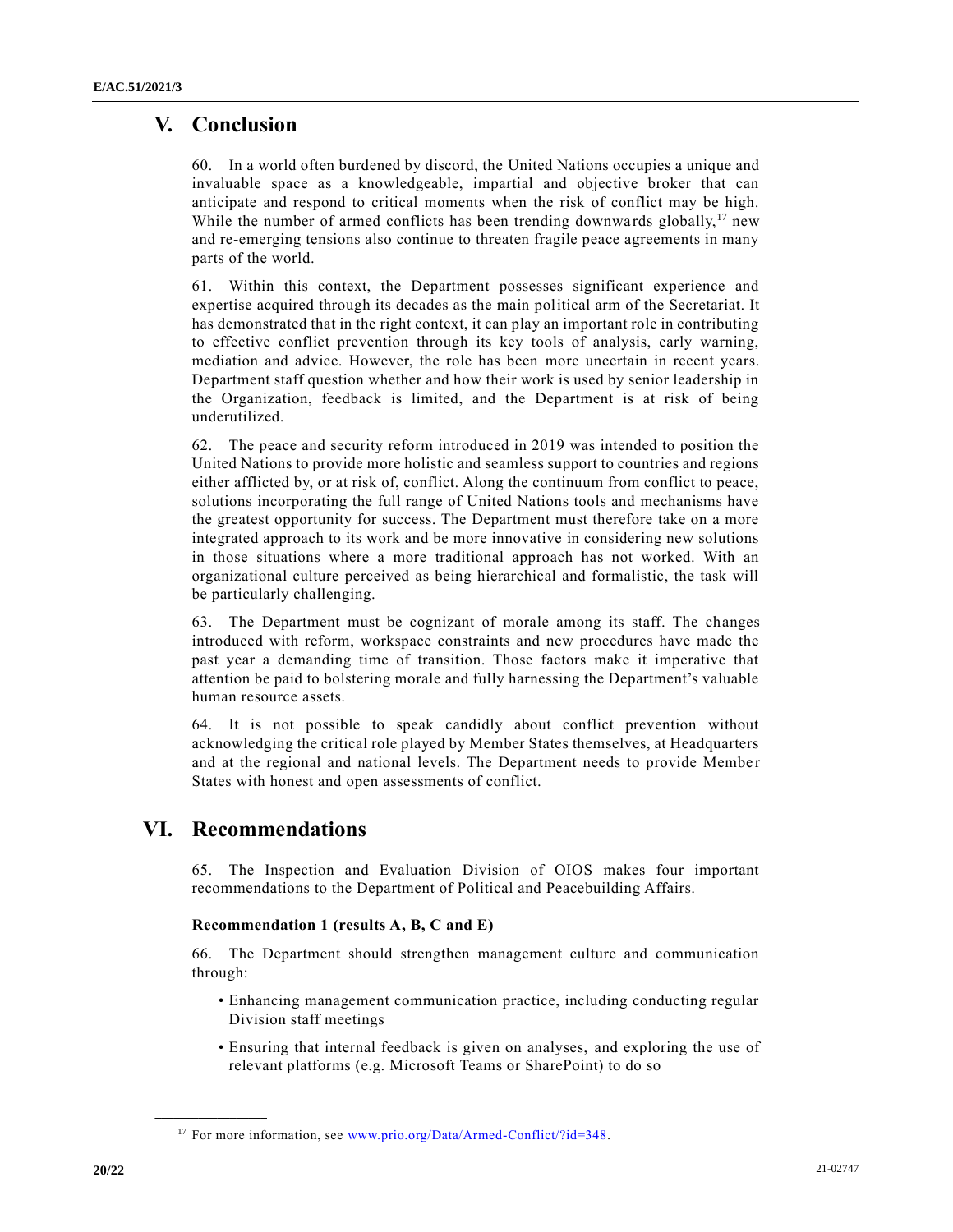- Proactively seeking external feedback from senior clients, including the Executive Office of the Secretary-General
- Responding to issues raised in the Staff Engagement Survey of 2019
- Strengthening knowledge management to better share and disseminate case study information and lessons learned around conflict prevention

*Indicators of achievement*: regular division meetings; regular internal feedback given as part of analysis review process; action plan to address issues from Staff Engagement Survey

#### **Recommendation 2 (results B, C and E)**

67. The Department should establish a mechanism for staff to anonymously voice different viewpoints on political analyses and to encourage greater boldness in those analyses. In establishing this mechanism, the Department may want to review and adapt existing models of dissent channels that are used in various na tional foreign ministries.

*Indicator of achievement*: mechanism established and in use

#### **Recommendation 3 (results B, C and E)**

68. The Department should establish a strategy for addressing hindering factors to conflict prevention. This could be developed through an internal process that would consider new approaches for addressing these hindering factors, as well as strategies for more complex situations, to feed into senior decision-making.

*Indicator of achievement*: strategy established and applied

#### **Recommendation 4 (result D)**

69. The Department should strengthen its external partnerships through:

- Proactively identifying a greater number of relevant external partners for strengthening conflict prevention work
- Developing an overall partnership strategy to identify goals, objectives, types and complimentary capacities of external partners
- Better leveraging existing partnerships in the development system to improve coordination with the Development Cooperation Office, the resident coordinator system and other development partners

*Indicators of achievement*: increase in number of external partnerships; partnerships strategy developed; plan for increased coordination with development partners in place

> (*Signed*) Fatoumata **Ndiaye** Under-Secretary-General for Internal Oversight Services March 2021